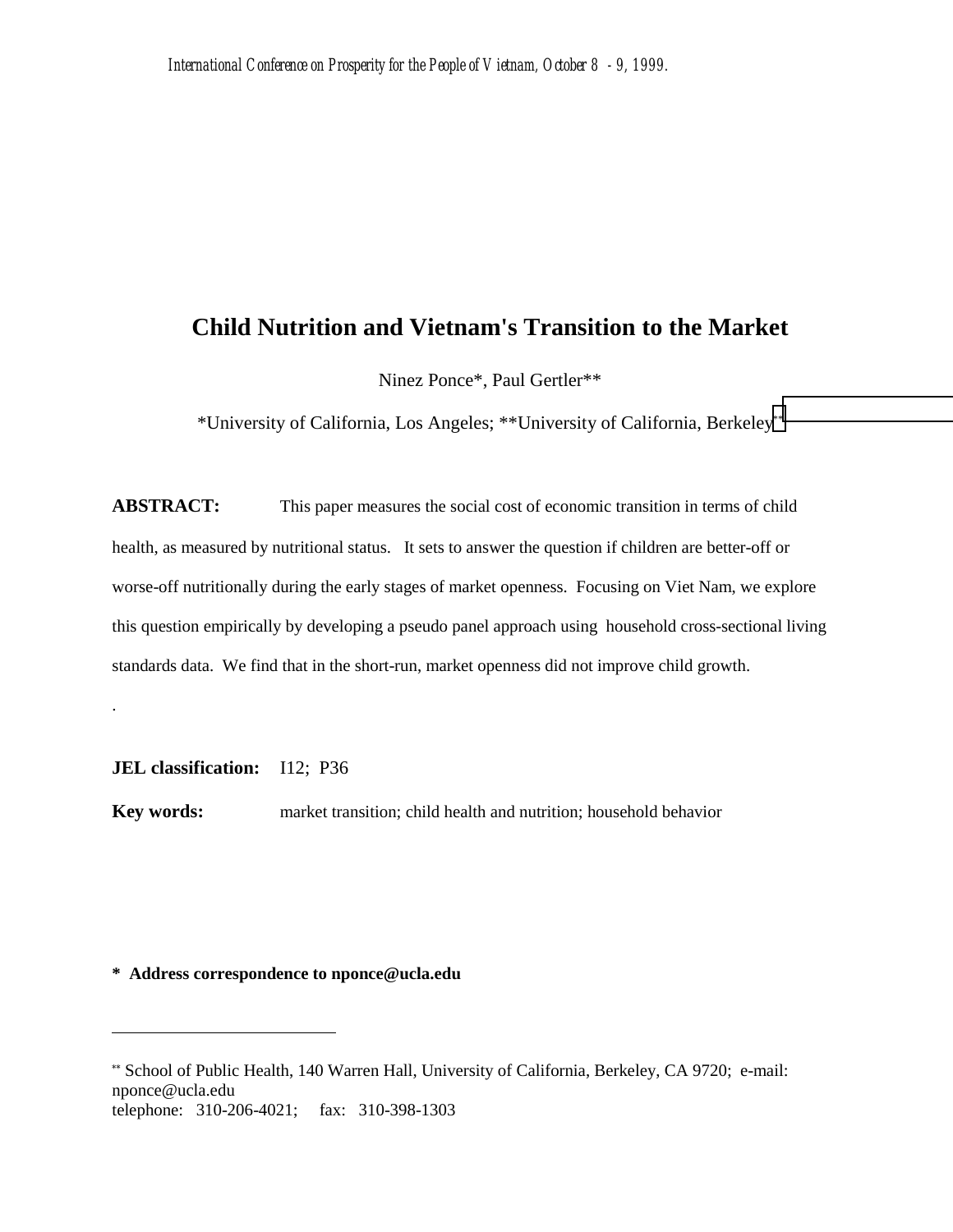**JEL classification:** I12; P36

.

**Key words:** market transition; child health and nutrition; household behavior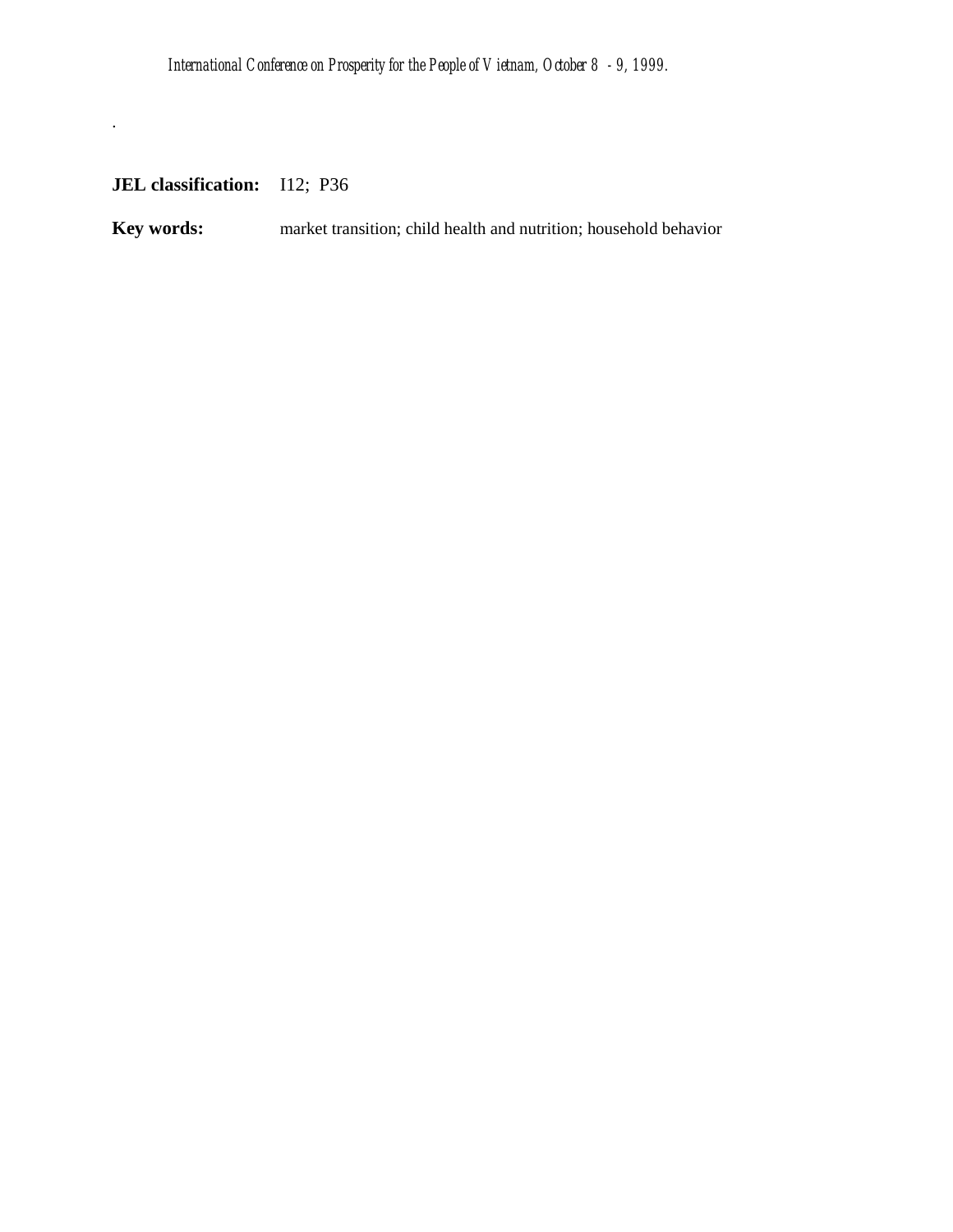## **1. INTRODUCTION**

Recent years have witnessed the transition to a market economy in former centrally planned economies. These transitions have been both dramatic--the collapse of Eastern Europe and the former Soviet Union, and evolutionary-- Communist China's gradual direction to a market economy (Lipton and Sachs 1991, Kornai 1992, Rühl and Serwin 1994). In various degrees, both transitional approaches to market openness have had profound effects on the welfare of households (Feachem 1994; World Bank 1996). Market openness promises a better life through increased choice in jobs, goods and services, education and health care through flourishing market opportunities and competition. But for some households, market openness has had painful consequences--increased risk and uncertainty in employment, real incomes and savings eroded by inflation and declining social protection (Hiebert 1993; Leijonhufvud 1993; Hiebert 1994; Sipos 1994). As a result, in most early transformers, despite economic growth, poverty has risen, the gaps in income between regions and households have widened, and the health of vulnerable groups, particularly children, are at risk (Cornia and Sipos 1991; Shen, Habicht and Chang 1996). Governments embracing market openness must consider the impact of market transition on the welfare of their citizens. Yet at these early stages of reform, governments have very little information to track household welfare over time.

This paper is about the measurement of the social cost of economic transition in terms of child health, as measured by nutritional status. It sets to answer the question if children are better off or worse off nutritionally during the early stages of market openness. Focusing on Viet Nam, we explore the impact of *doi moi*, (a regime change toward market openness in December 1986), on child growth.<sup>1</sup> Unlike most transformers, who experienced an early lag period in economic growth, Viet Nam's economy responded quickly to the *doi moi* openness regime and grew an average of 8% per year in the 1990s. Given this economic growth and the fact that the initial reforms liberalized the food market, and increased farm incomes for this largely agricultural nation, we hypothesize that market openness in Viet Nam had a positive effect on child growth. We explore this question empirically by developing a pseudo panel approach and applying this approach on the World Bank's Viet Nam Living Standards data 1992-93, a cross-sectional dataset consisting of 4800 households.

The paper begins with a description of the institutional setting in Viet Nam before and after *doi moi.* The following sections discusses the previous work in the nutrition-income literature in developing countries, the data, the methods, and estimation issues. The final sections present the model results, discuss the interpretation of the findings within the country context, note the limitations of the estimated model, and propose inferences that can be derived from the results for public policy.

## **2. INSTITUTIONAL SETTING**

"Market openness" in Viet Nam symbolically began with the socialist republic government's announcement in December 1986 to initiate a *doi moi* (economic renovation) program, although radical economic change did not begin till 1987. The country embraced a regime typified by classic market openness reforms (Lipton and Sachs 1991) principally by liberalizing price and volume controls, adhering to hard budget constraints and privatizing commune-owned enterprises. Over the last decade business pundits have been bullish about Viet Nam—boasting economic growth rates averaging 8% per year in the early 1990s (World Bank 1993b).

Viet Nam's growing economy seems to have had an overall positive effect on reducing child malnutrition. During the period 1982-1985, with malnutrition approaching 60%, Viet Nam's economic

 $\overline{a}$ 

<sup>1</sup> Height-for –age Z score.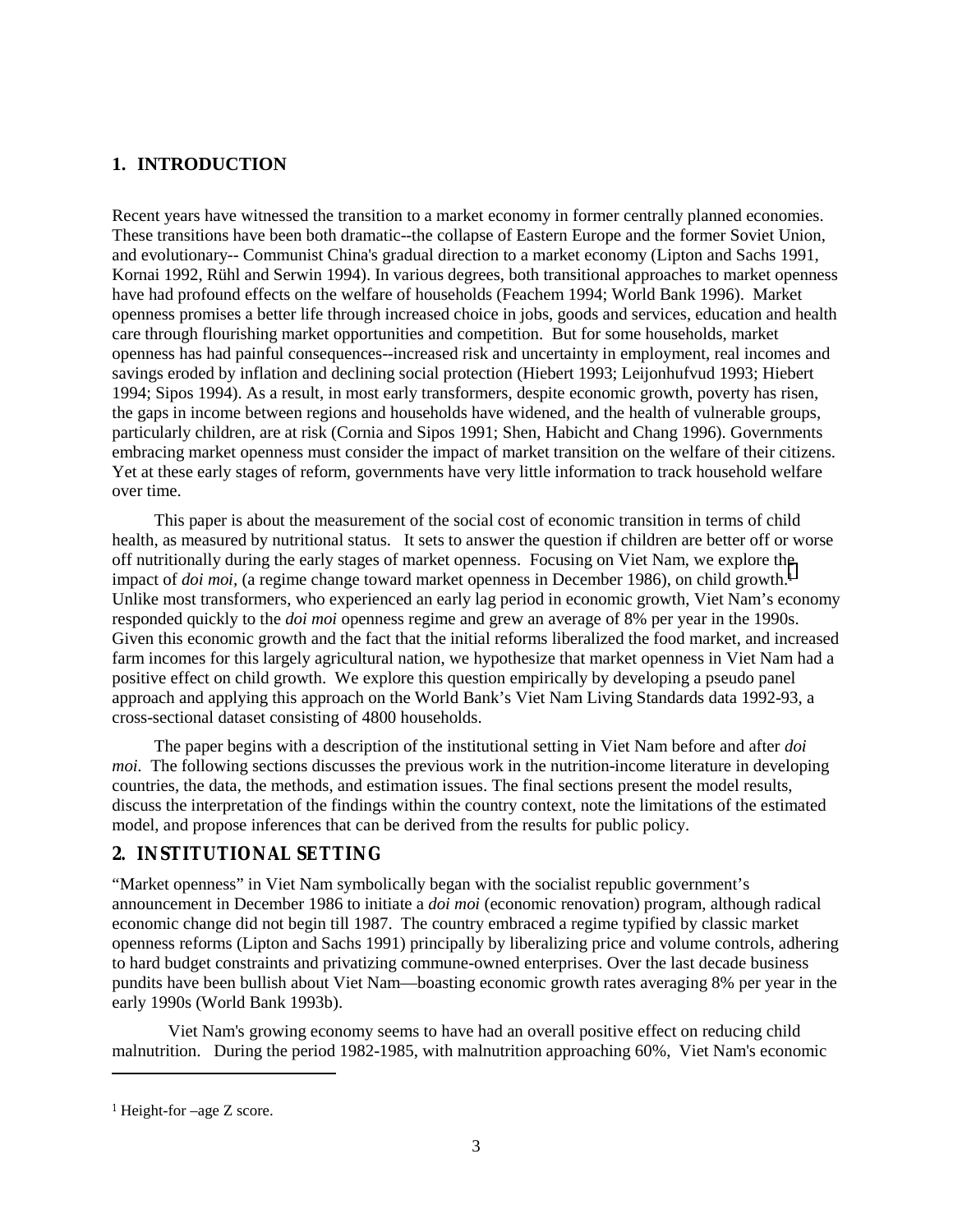growth had stagnated, worsened by economic sanctions from China, the ASEAN countries, the United States, and other Western countries (World Bank 1993a). Malnutrition rates improved by 4% in 1987- 1989, marking the beginning of market reforms and the lifting of trade embargoes (World Bank 1995a). By 1992-93, Viet Nam's economy was growing rapidly and the malnutrition rate dropped from 56% to 52.5%.<sup>2</sup> (World Bank 1995b). Despite this decreasing trend, malnutrition in Viet Nam is still one of the highest rates world wide. Viet Nam's malnutrition situation among children can be summarized as a vicious cycle of poor food security for most families, inadequate maternal intakes that lead to a prevalence of low birthweight babies, inappropriate breast feeding and weaning practices and an insufficient and unbalanced diet (Haughton and Haughton 1997).

The pos*t-doi moi* period encapsulated a regime change of several polices affecting internal and external markets in labor, trade, and money. The regime change also included devolving social protection in education and health to local private markets. Thus, many aspects of *doi moi* had consequences on household resources, and hence the nutritional status of the child. However, we posit that two fundamental reforms had the most direct consequences on child health. First, decollectivization of communal farms in 1988 opened up food markets and presented the opportunity for farm households to increase income (Fforde and de Vylder 1996, Hiebert 1993b). Second, in 1989, the government opened the door to private markets in health hoping to mobilize private resources and introduce more choice for consumers through provider competition (Gellert 1995; Hein et al. 1995).

Viet Nam's recent emergence as a major rice exporter is credited to the immediate productivity gains following the decollectivization of agricultural land. With the reforms, farm households had a direct incentive to maximize their plot yields. Decollectivization gave immediate food security benefits to farm households, with implicit benefits to household nutritional status. (Jamison, Nguyen and Rambo 1992)

While nutritional gains are expected from the opening of food markets, it is less clear if child growth would benefit from a more open health care market. In March 1989, the government legalized private practice for physicians and physician assistants, enabling them to either set up full private practice, or conduct off-hours private practice in community health facilities. A month after, the government liberalized price and output decisions in the pharmaceutical market. By May of 1989, user fees were introduced for district, provincial and national health services and in June 1989, the government legalized retail pharmacies. (Shellard 1992; World Bank 1995b).

 Consumers of health care, particularly those who had lived their entire lives under the socialist net of health care, had little clue of the fair price to pay. Consequently, some physicians and pharmacists were charging steep, usurious fees to patients constrained by transportation costs and the need for urgent care. Because there is currently no systematic regulation of prices for physician services and pharmaceuticals, consumers could face great price differentials by province and by urban versus rural (Nguyen et al. 1995; Truong et al. 1995)

It is not clear what the impact of the restructured health sector has been on the nutrition situation. Competition has probably increased production efficiencies and consumer choice. User fees have mobilized resources to maintain the upkeep of deteriorating public health facilities. But currently, the unregulated public-private mix seems to have produced wage and price disparities in the health care market. Moreover, because 75% of total health expenditures are now privately incurred (compared to 0% pre-*doi moi*), poorer Vietnamese may be priced out of the system. Indeed, utilization rates for the poorest quintile have decreased over the past five years.(Gertler and Litvack1998). Decreased access to prenatal care, health education, and growth monitoring and immunization programs could compromise the nutritional status of the child, and pregnant and lactating mothers. Moreover, since pharmaceutical

 $\overline{a}$ 

<sup>2</sup> The prevalence rates of malnutrition are for children under 5 years old.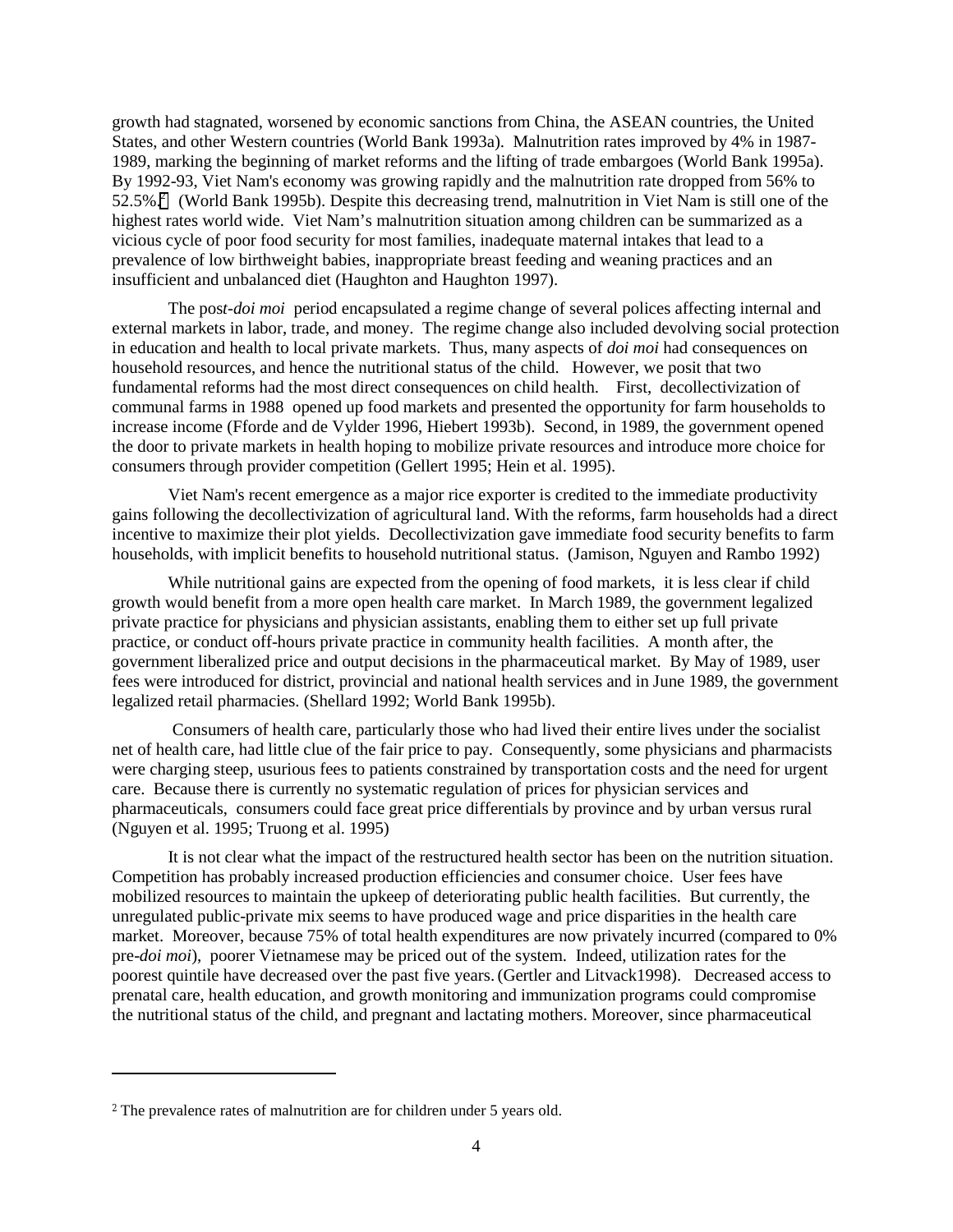expenses are now 100% out-of-pocket, poorer families may be less likely to purchase necessary but expensive prescriptions that palliate illnesses and infections that slow child growth.

 To summarize this section, there are aspects of Viet Nam's post-*doi moi* economy that have both bullish and bearish consequences on child growth. On the one hand *doi moi* jump-started the economy into high growth rates and presumably higher household incomes. Higher incomes have led to improvements in food security of the household and better nutritional status of its members. Moreover, freeing up price controls for food greatly contributed to economy-wide growth and probably increased domestic consumer choice and access to food. On the other hand, there is evidence that suggests that opening up health care markets, particularly at the commune level, may have been detrimental to child growth, particularly for the poor. Two issues arise. First, because of the possible offsetting effects of market openness in the food market and the health care market, it is less clear that the net effect of market openness (*doi moi*) will be remarkably positive. Second, since the economy was growing in Viet Nam during economic transition (and not so for most other reformers), the effect of market openness may be overstated. Hence, the income effect needs to be disentangled from the market openness effect on nutritional status. To shed light on this issue, the next section reviews previous work in the nutritionincome literature.

## **3. PREVIOUS WORK**

l

While transition economies is a recent phenomena, this study's investigation on the effect of markets on nutritional well-being of children fits in the genre of work that looks at poverty and malnutrition, or more broadly, economic development and nutritional status.

Recent studies have borrowed from the earlier work on child survival (Mosley and Chen 1984) to develop frameworks for determining child health outcomes (e.g. diarrhea and anthropometry). Mosley and Chen's biological pathways, coupled with Becker's (1991) treatise on the economics of the household and Grossman's (1972) concept of health as both an investment and consumption good, led to studies which integrated biological and behavioral frameworks governed by household decisions (Da Vanzo and Gertler 1990, Thomas and Strauss 1992, Barrera 1990, Cebu Study Team 1992). These studies have used empirical data to estimate health production functions that encompass both physiological processes and the underlying environmental and economic conditions that influence child health. There are two advantages to this genre of work: (1) unlike most biomedical models, they typically control for the endogeneity of causal factors; and (2) unlike most economic models, they attempt to identify the biological determinants of health status. However, the disadvantage of these studies is that most models are empty of indicators that could evaluate explicit policy changes or public health interventions. Some studies convey limited understanding of the health outcome measure, resulting in misspecification of relationships and errors in measuring identifying variables. Despite these disadvantages, these studies are rigorous, a product of refinements in empirical work over the past fifteen years.

Anthropometry, as a measure of health outcome, represents objective measures of health and nutritional status (WHO 1995; Waterlow 1994). Height-for-age versus weight-for-age is a better stock measure of health because it measures a child's cumulative nutritional status since birth (Healy 1986). Moreover, because a chief concern in child nutrition is the failure to reach the growth potential as a result of inadequate nutrition or poor health, the indices of height-for-age are usually compared with a reference population of healthy children.3

<sup>3</sup> The World Health Organization (WHO) recommends the use of a United States reference sample collected by the National Center for Health Statistics (NCHS).<sup>3</sup> Normative measures, particularly those imposing industrialized country standards on the rest of the world have usually ignited decades-long debates. However, the controversy in imposing United States reference standards (NCHS/WHO) to evaluate children's growth has been put to rest by recent work (Martorell, Mendoza and Castillo 1988 and Martorell et al. 1995) in favor of the use of international standards. Martorell et al.'s 1995 work documents that similar growth patterns are observed among top quintile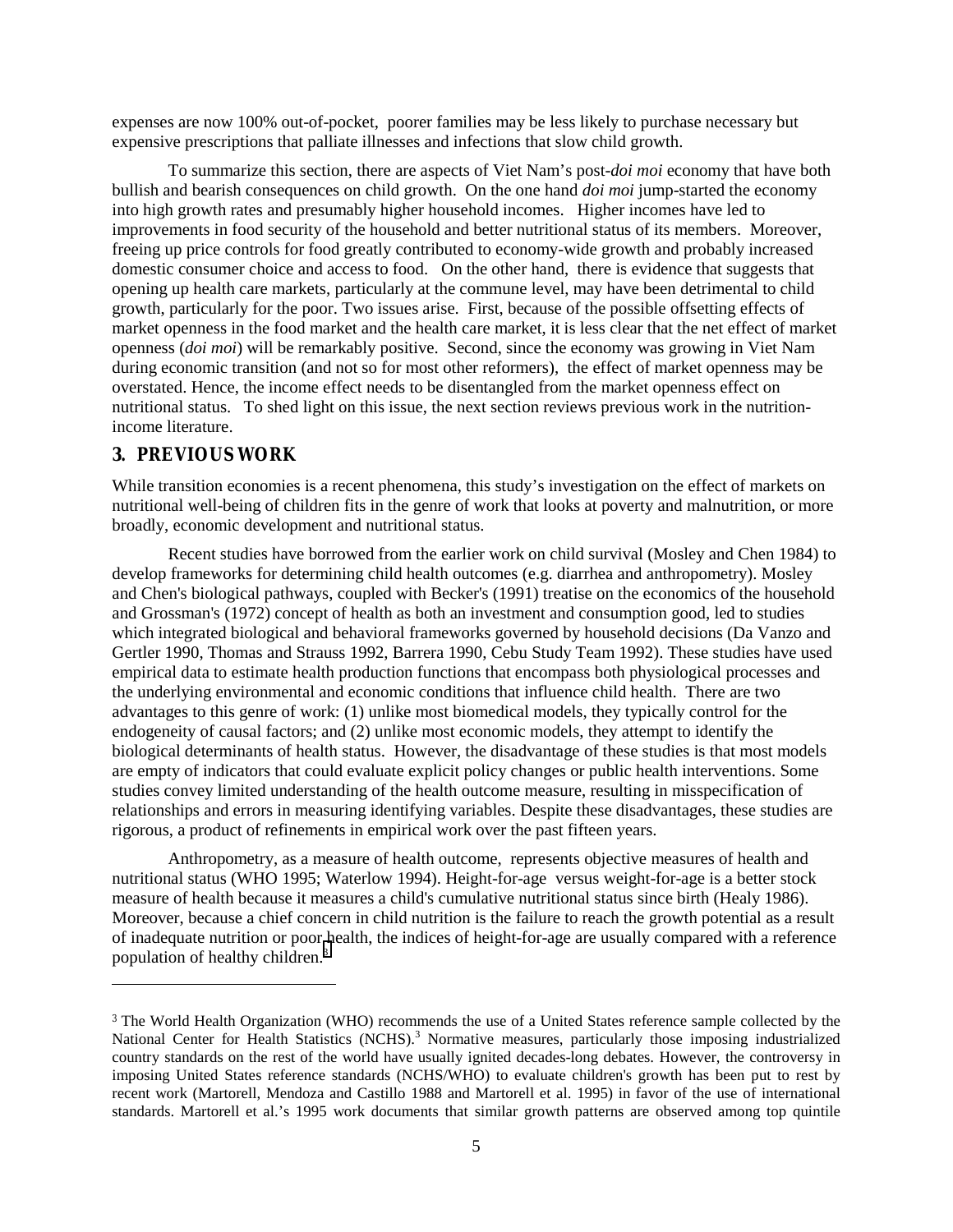Thomas, Strauss, and Henriques (1990) use height of children under eight years (as percentage of the median of standard growth tables for the child's age and sex) for the outcome variable and control for background variables by including mother's height and father's height to control the effect of mother's education. Thomas, Strauss, and Henriques (1990) instrumented per capita consumption with non-labor income to purge its endogeneity with nutritional status, but did not use a fixed effects estimator, in part because they stratified the Brazilian sample into four regions. Thomas and Strauss (1992) augmented their work by merging community characteristics with the Brazilian household sample to test their hypothesis on the effect of community infrastructure on child height. Unlike the earlier Thomas, Strauss, and Henriques (1990) work, income was modeled as per capita expenditure, versus total expenditures, conceding to inclusion of family size despite its endogeneity. Dividing total expenditures by family size allows for more precise estimates of individual allocation of resources within families, though fertility and income decisions are deemed to be jointly determined (Horton 1986). In later work, the virtue of including family size has prevailed. Like Thomas' previous Brazil study, mother's and father's heights were included as they are exogenous, predict child height well and control for background characteristics that may be overstated in the parental education variable. However, selection bias may be overlooked as only families that did not include both parental heights were excluded from the sample.

While family background, suitably controlled by the latest genre of work, is also important, idiosyncratic differences of children, like birth order, have tended to be overlooked by past studies (Horton 1988). Resources may flow more to the oldest child than to the youngest child. Also, exclusion of single-parent families may exclude families that are systematically different from families with both parents. Families without fathers may earn less income and have fewer time resources available for raising the child. This would be pronounced in Viet Nam, as there are a sizable number of female-headed households (Hiebert 1994b).

Studies using child anthropometrics could be improved with more objective measures of nutritional status. Percentage of standardized median, used by Thomas, Strauss, and Henriques (1990) and Thomas and Strauss (1992) was a step toward this direction but, their choice of measure fails to capture the normative assessment of malnutrition across different age groups.. Percentage of median, a choice measure for population studies a decade ago, is the expression of the observed child's height (or weight) as a percentage of the reference group's median height (or weight) for a given age and sex. While this allows for reporting of means and standard deviations, (i.e. accounts for the distribution of the sample) the nutritional status inference is inconsistent for different age groups (WHO 1995). To illustrate, we compare an infant who is 80% of the median for her age group with her older brother who is 75% of the median for his age group. From this statistic, it may seem that the infant is better off than her brother, but in truth, the infant may be 2 standard deviations below the median, therefore malnourished and her brother only 1 standard deviation below his reference median. Since this study compares the nutritional stock of siblings spanning the ages of 0 to 10 years of age, Z-score was the compulsory index of choice.<sup>4</sup> In a recent study on the effect of market reforms on child nutritional status on China, the authors use HAZ score as the outcome measure (Shen, Habicht and Chang, 1996).

l

Guatemalan children and Mexican-American children. The consensus, to date, is for pre-pubescent children (i.e. children under 10), population variations are largely due to environmental, rather than genetic differences (WHO 1983).

<sup>4</sup> By using reference standards, height-for-age can be expressed in terms of Z-scores, which indicate, in terms of standard deviations, how far a child's height-for-age is from that of an average healthy child of the same age (or same height). A Z-score of -2 or below signals malnutrition; in a population of healthy children only 2-3 percent would have such a low Z-score. A Z-score of -3 or below indicates severe malnutrition, since less than 0.5 percent of children in a healthy population would have such a low Z-score.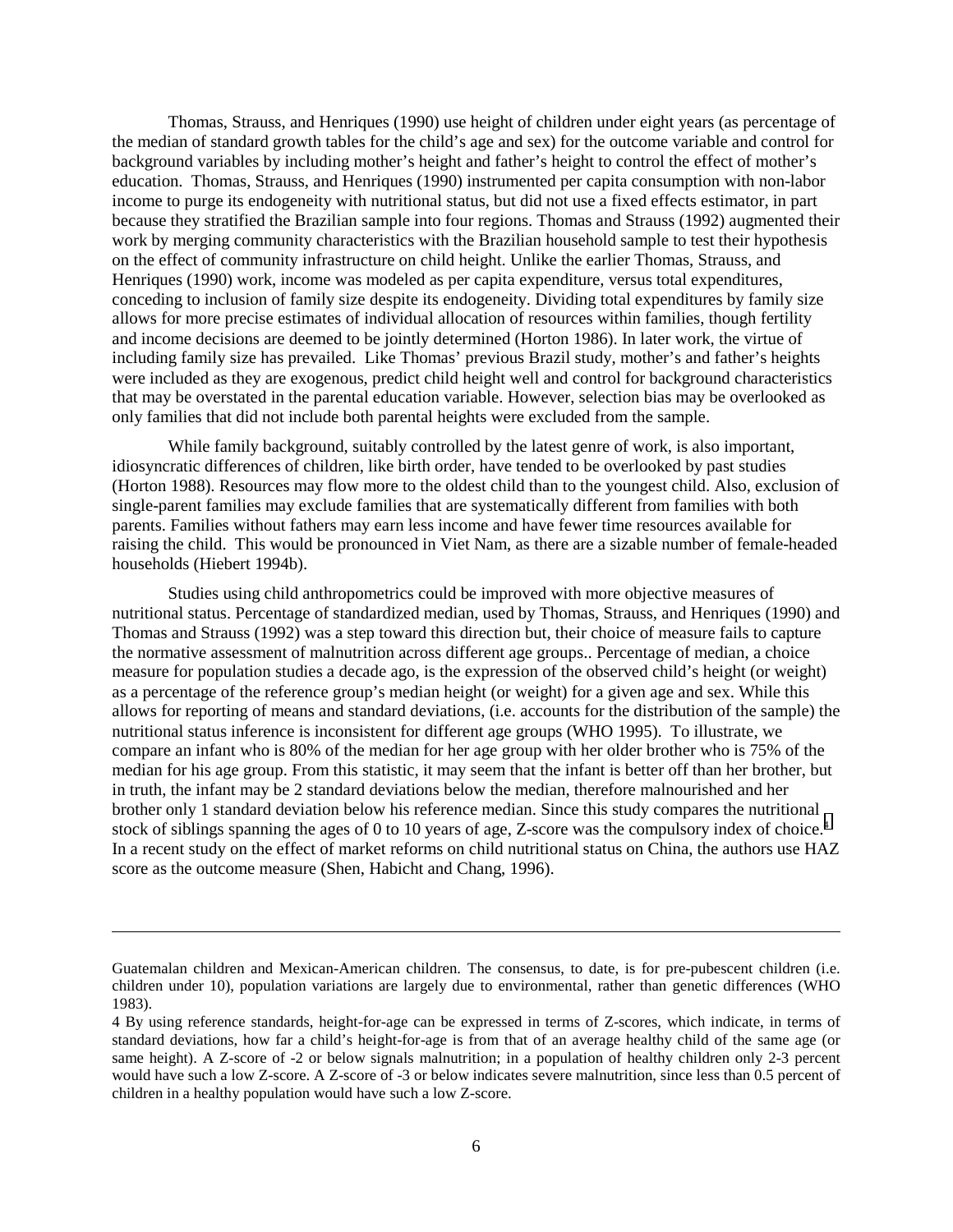Though the nutrition-income literature improves the estimates of income nutrition elasticities and in understanding the technology used at the household level, addressing broad policy questions such as evaluating interventions and structural changes has been elusive. This is in part due to the analytical restrictions of cross-sectional data used by most of these studies. This work will advance the empirical work through better identification and specification of the household production of child health. Further, by introducing a pseudo panel approach with cross-sectional data, we advance the static limitation of the nutrition-income literature by evaluating policy-induced changes in the nutrition situation over time.

## **4. DATA**

The Viet Nam Living Standards survey (VNLSS) was conducted from October 1992 to October 1993. The nationally representative, self-weighted sample was drawn using a 3-stage sampling procedure: stage 1) selection of 150 communes out of Viet Nam's 10,000 communes, stage 2) selection of 2 villages within each sampled commune and stage 3) selection of 16 households from each of the 300 sampled villages. The overall survey sample consists of 4800 households comprising 23,839 individuals. (World Bank 1995a). We restricted the empirical analysis to children under age ten because these relatively young children display limited genetic variation during this pre-pubescent period (Martorell et al. 1995). The sample contains 4800 households with a total of 5652 children. About 84.5% of the sample are rural children.

For this analysis, nutritional status is specified as height-for-age Z score (HAZ), computed as follows (Gibson 1990):

$$
HAZ = \frac{(H_c - H_r)}{SD_r} \tag{1}
$$

where  $H_c$  is the height of a child,  $H_r$  is the median height of the healthy reference child of the same age and *SD<sub>r</sub>* is the standard deviation of the distribution of heights for the NCHS/WHO reference population of healthy children of that age. Outliers with HAZ scores greater than |-7| were excluded from the sample. These were most likely due to errors in field measurement. Outliers constituted 14 out of 5652 cases. An additional 78 observations were excluded due to missing observation. The final sample for analysis contains 5560 observations.

Table 1 presents summary statistics of relevant variables in the dataset. Table 2 displays the mean HAZ-scores by groups of characteristics. HAZ scores lower than -2.00 signal moderate to severe stunting and that HAZ scores between -1.5 to -2.0 signal mild to moderate stunting. Among the regions, the Southeast has the best average Z-score (-1.55) and the North Central has the worst (-2.34). Urban children are better off than rural. Higher parental educational attainment seems to not have any marked effects on improving nutritional status of their children. Among ethnic groups, Chinese, on the average, have the best HAZ score. Females are slightly better off than males. Oldest children have better mean nutritional status than non-oldest children.

#### **5. METHODS**

This section discusses the methods used to test the hypothesis that market openness improved child growth in Viet Nam. Since household incomes were also growing after *doi moi*, the estimation strategy is to separate out the effect of income from market openness and to estimate an equation that minimizes unobserved heterogeneity within families. We begin with the specification of the model derived from the household production of child health, extend this model by identification of a market openness variable, and translate the identification discussion into the development of a pseudo-panel model.

#### *5.1 Model Specification*

Following Grossman (1972), health can be thought of as a stock of human capital. An individual's stock at a point in time is determined by an initial genetic endowment, subsequent behavioral choices (such as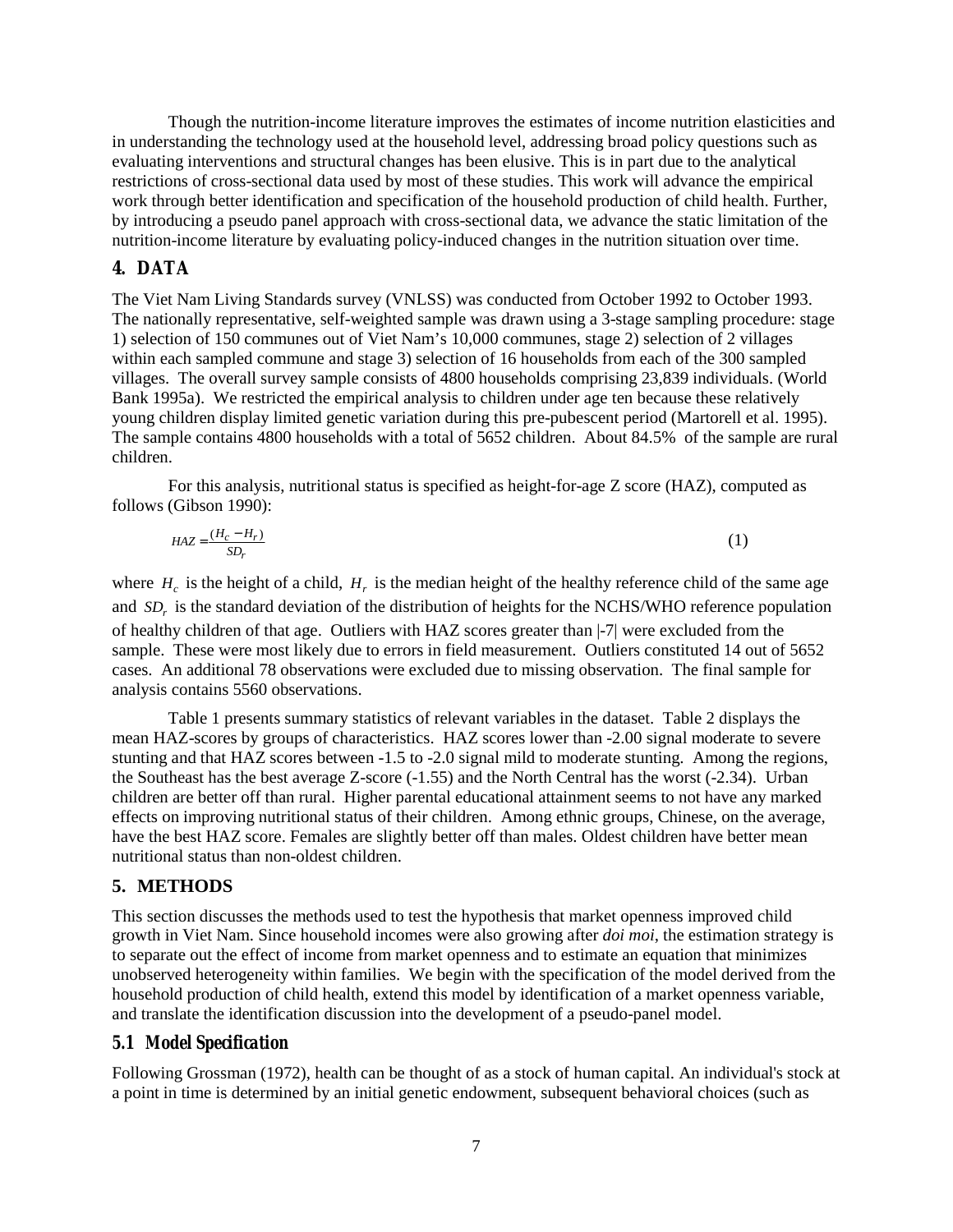levels of work activity and medical care choices) and effects of the public health environment, such as living in an area where malaria is endemic (Cebu Study Team 1992). Over a period of time, the change in a person's health status is determined through a production function that transforms inputs into health. Some of the inputs are chosen. These include market goods (e.g. food and antibiotics) and time (food purchase and preparation time, time for medical consultation). Other inputs are not chosen by the household, such as the portion of the disease environment that is determined by public health and sanitation infrastructure.

The productivity of these inputs depends not only on biological mechanisms, but also on individual and household characteristics such as age, gender, education and family background (Da Vanzo and Gertler 1990; Thomas and Strauss 1992). For example, better educated individuals are better able to follow medical treatment procedures and consequently their use of medical care is more productive. Also, community factors, such as the quality of medical care, affect the productivity of the inputs. Thus, households make decisions so as to maximize their overall welfare, conditional on their resources.

Equation [1] is the health production function subject to a household budget constraint (income) *If*. *H* represents the individual child's health, where the child's nutritional status is one dimension of assessing the healthiness of the child. The child's current health is determined by: her initial health stock, *Ho*; a feasible combination of technological inputs, *B*, which could be biological (immune response to diseases, efficiency of nutrient absorption, rate of metabolism), or behavioral (was the child immunized, is her growth being monitored, was the child breast-fed, was the child weaned properly); exogenously determined inputs,  $E_i$ , the characteristics of the child (age, sex),  $E_f$ , the characteristics of the family (mother's and father's education, age of mother at childbirth, parental height) and *Ec* the characteristics of the community (commune, region, urban/rural, time to nearest health services, average prices of pharmaceuticals); and all other unobserved factors,  $\phi$ .

$$
H = H(H_0, I_f, B, E_i, E_f, E_c, \phi) \tag{1}
$$

Though accounted for in the health production function, biological and behavioral inputs, *B*, are difficult to observe and measure. Following Thomas and Strauss 1992, Equation [1] can be simplified into the reduced form of the health production function. The reduced form has a key advantage over the structural form, Equation [1]. The reduced form bypasses the estimation issues arising from the recursive processes of biological and behavioral adjustment. However, there is a serious disadvantage with the reduced form. The reduced form loses behavioral information and disease environment risks that could guide health policy makers in designing appropriate interventions, such as health education and antimalaria campaigns. Yet for the scope of this research, the reduced form is both necessary and sufficient in that the aim is to estimate a consistent and unbiased estimate of income and market openness without the confounding endogeneity effect of biological and behavioral mechanisms, *B*. The reduced form model of the child health production function is:

$$
H_i = H(H_{i0}, I_f, E_i, E_f, E_c, \theta)
$$
\n<sup>(2)</sup>

where H is child health, *i* indexes the individual child*, f* indexes the family/household, and *c* indexes the community. Nutritional status is one dimension of child health and the child's height-per-age Z score (HAZ) is the health outcome measure. Let child health, *H* **,** be measured by child HAZ score. Because HAZ score is a cumulative measure of current and past nutritional status, HAZ score represents both *Hi* and  $H_{io}$ , so that the equation can be modified as:

$$
HAZ_i = H(I_f, E_i, E_f, E_c, \theta)
$$
\n<sup>(3)</sup>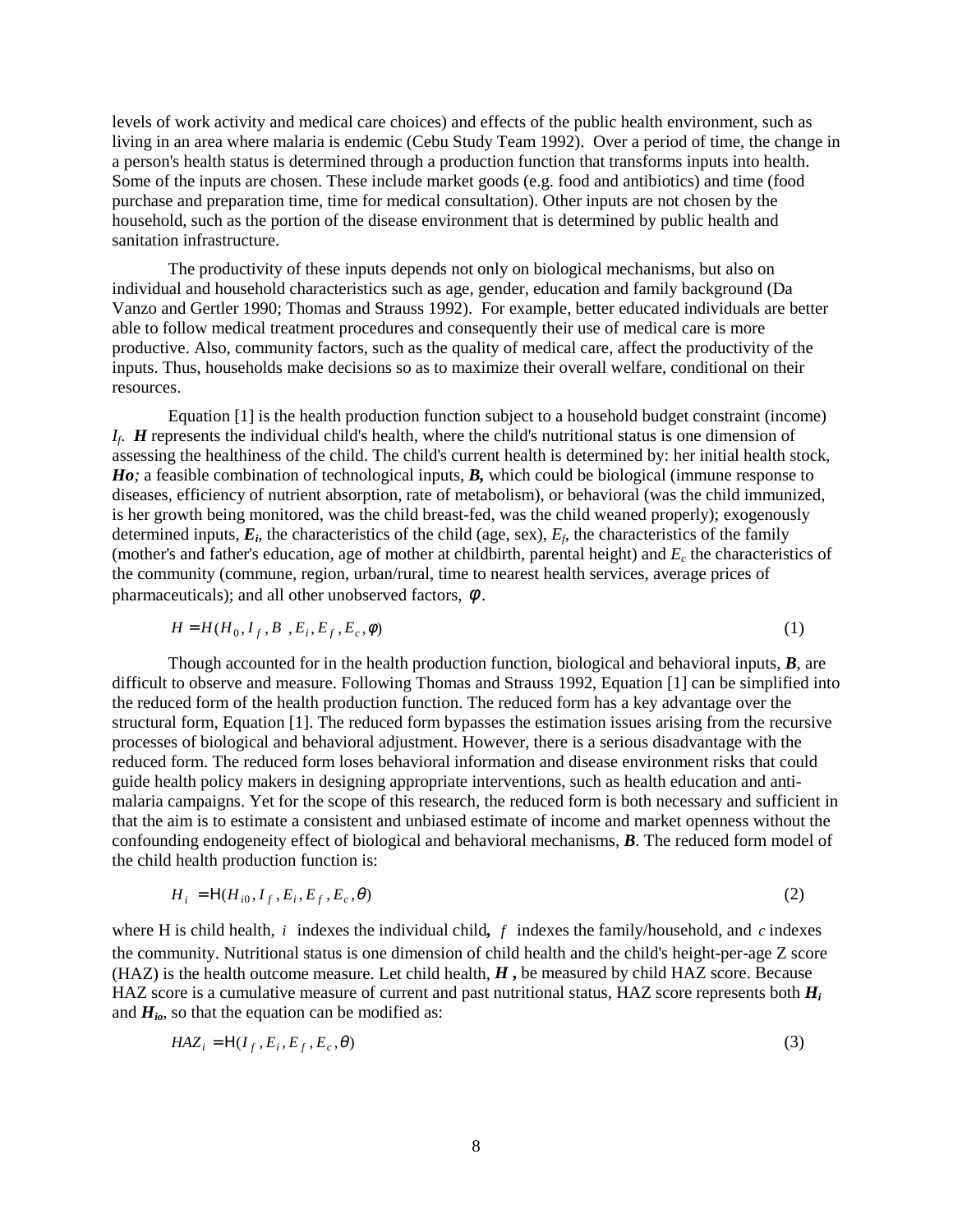Based on a similar reduced form model,<sup>5</sup> Ponce, Gertler and Glewwe (1998) estimate that income has a small effect (.20-.28 change in HAZ score given a 1% change in income) on improving child growth. While their analysis argues that it would take a "very long time" for economic growth to improve Viet Nam's child nutrition situation, it does not convey if children, within families, are better or worse off after the reforms.

#### *5.2 Identification of market openness*

To measure the impact of market openness on child growth, the static household production model must be extended. Panel data, following families before and after the reforms, is the only type of data that allows us to determine the gainers and losers within households. Assume household panel data is available right before the reforms in 1987 and say five years after. We modify equation [3] by identifying the equation with a market openness variable, of *post*87 , that takes on a value of 1 if the child was born after 1987 and 0 otherwise*:*

$$
HAZ_{it} = H(I_{ft}, post87_i, E_{ct}E_{ft}, E_{it}, \theta_t, \mu)
$$
\n
$$
\tag{4}
$$

where  $t$  indexes the year of the survey and the error term is partitioned into two components:  $\theta_t$  and  $\mu$  denoting time-varying and time invariant unobservables. Time-varying unobservables  $\theta_t$ , are characteristics that change over time such as better assimilation of health information by the mother with subsequent pregnancies. Time invariant unobservables,  $\mu$ , would be characteristics of the household that are "fixed" over time such as religious or traditional practices in child rearing. Taking firstdifferences would purge the model of these "fixed effects" and can be expressed as:

$$
\Delta H A Z_{it} = \text{H}(\Delta I_{ft}, post87_i, \sum \Delta E_{ct} \sum \Delta E_{ft}, \sum \Delta E_{it}, \Delta \theta_t)
$$
\n(5)

From equation [5], we can construct a hypothesis test on the coefficient for *post*87 *.*

### *5.3 Constructing the pseudo-panel*

 $\overline{a}$ 

The objective is to measure if there are differences in the nutrition situation between two cohorts: children born in 1987 and before ( $post87 = 0$ ) and children born after 1987 ( $post87 = 1$ ). So far, we have assumed that panel data is available. Yet for most developing countries, including Viet Nam, this is not the case. 6 In the absence of panel data, there are several features of the VNLSS that can be empirically exploited. The sample of children under ten years old can be split in a comparably sized sample of children belonging in the post87=0 cohort and the post87=1 cohort. Moreover, if HAZ scores are used, human growth theory suggests that these two cohorts are comparable over different stages in the growth cycle for the following reasons:

- 1. Z-scores allow for comparisons between age groups for pre-pubescent children. It is not uncommon to compare the nutritional status of an infant with a ten-year-old using Z-scores (WHO 1995).
- 2. The most critical stage of linear growth for the child is from the prenatal period to two years of age (Martorell and Habicht 1986). Though growth continues during childhood, it is driven by the growth hormone and less determined by nutrition. Growth faltering after the age of two is an extension of the deficiencies in the infancy stage and the delayed initiation of the childhood phase of growth, supported by the growth hormone (Johnston 1986; Karlberg et al. 1994). The HAZ score (for prepubescent children) largely signals the growth faltering due to shocks during the child's time in the

<sup>5</sup> The authors estimate an IV with FE specification identifying income with assets and non-wage income.

<sup>&</sup>lt;sup>6</sup> A second round of the VNLSS has been fielded, but is not yet publicly available.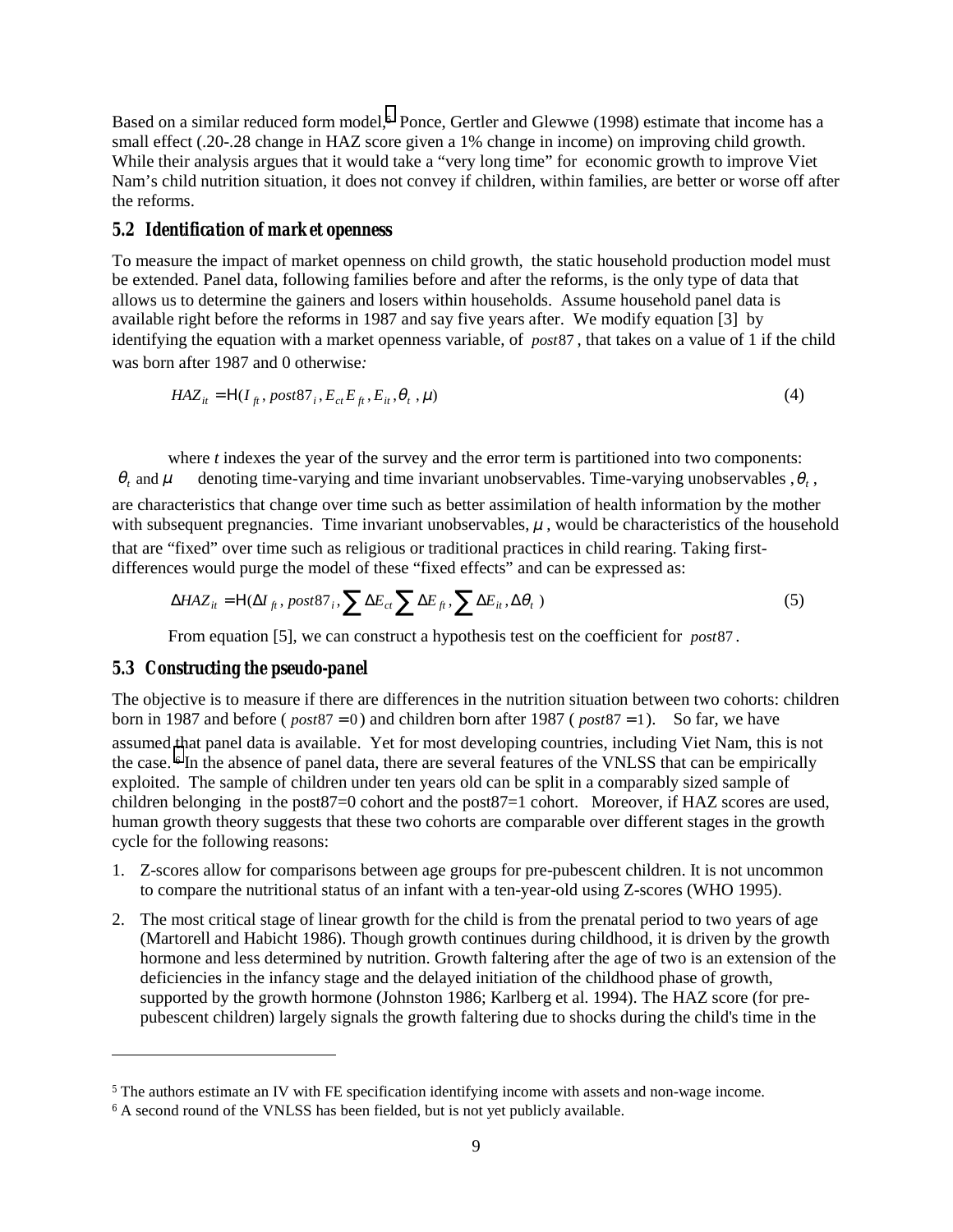womb and first two years of life. In essence, we would be comparing if pre-reform children were better off when they were two years old than post-reform children at two years old.

For each family, the observations of each child be considered as a repeating observation, *i* such that:

$$
HAZ_i = H(I_i, post87_i, E_cE_f, E_i, \sigma_f, v) \tag{6}
$$

The pseudo panel data allows for the partitioning of the error term into two components: denoting family-varying,  $\sigma_f$  and family invariant unobservables, v. Family-varying unobservables would be

individual child characteristics that change within families while family invariant unobservables, would represent characteristics that are "fixed" or idiosyncratic to the family. The model we have generated is a pseudo-panel approach for estimating policy induced changes. We can construct a hypothesis test for the *post87* variable and from this, infer if the impact of the reforms on child malnutrition has been positive or negative. As will be discussed in the next section, income is indexed for the individual child, rather than family income.

#### **6. ESTIMATION ISSUES**

In the pseudo panel approach, we are testing the period effects of cohorts. Do events after 1987 influence the nutritional outcome for families? Yet cohorts come with two other influences captured by the passage of time: lifecycle effects and age effects (Singleton, Straits and Straits 1993) that need to be isolated from the effect of market openness.

The lifecycle effect in this study context is principally the upward trend of family income through time. It could be that younger siblings are better off than their older brothers and sisters because they were born to older parents with more education, job experience and greater accumulated wealth. Hence if this upward trend in income is not controlled for, then we may be overestimating the effect of market openness on child growth. We control for some of these life cycle issues by identifying income with father's age (see Appendix 1). If income is identified as an estimated value of income at the time the child was born, then there would be unique income observations per child within a family. The equation to be estimated would be:

$$
H A Z_i = \text{H}(\hat{I}_i, \text{post} 87_i, E_c, E_f, E_i, \sigma_f, v) \tag{7}
$$

The lifecycle concern also falls under the empirical issue of unobserved heterogeneity within families. Over the lifecycle, the way that families respond to macroeconomic shocks, structural adjustment and regime changes may be idiosyncratic and fixed over time. We control for the income effect and other unmeasured idiosyncratic family characteristics (like the degree of entrepreneurial spirit of parents which makes them more successful in an open market regime, household) by taking family fixed effects (equation 8).

$$
\Delta H A Z_i = H(\Delta \hat{I}_i, \text{post} 87_i, \Delta E_i, v) \tag{8}
$$

The age effect needs to be disentangled because of the secular trend of HAZ scores as Vietnamese children grow older. We compare the mean height-for-age indicator of the Vietnamese sample with the mean height-for-age indicator of the NCHS/WHO reference population. The Vietnamese sample displays patterns of stunting commonly found in developing countries. Children start out with little difference from the healthy reference group, mean HAZ scores worsen as they get older, particularly for ages 19-24 months, after which it plateaus at a high level (Figure 1). If the *post*87 cohort consists of a larger proportion of older children, then the coefficient for *post*87 would be downward biased. On the other hand, the older children observed may be the "fittest" as they have survived the critical growth years. Thus, they may be selectively and thus systematically better off than younger children. Variations associated with being older are difficult to purge, but can be partially addressed with inclusion of categorical age variables. We include age categories corresponding to biological milestones in child linear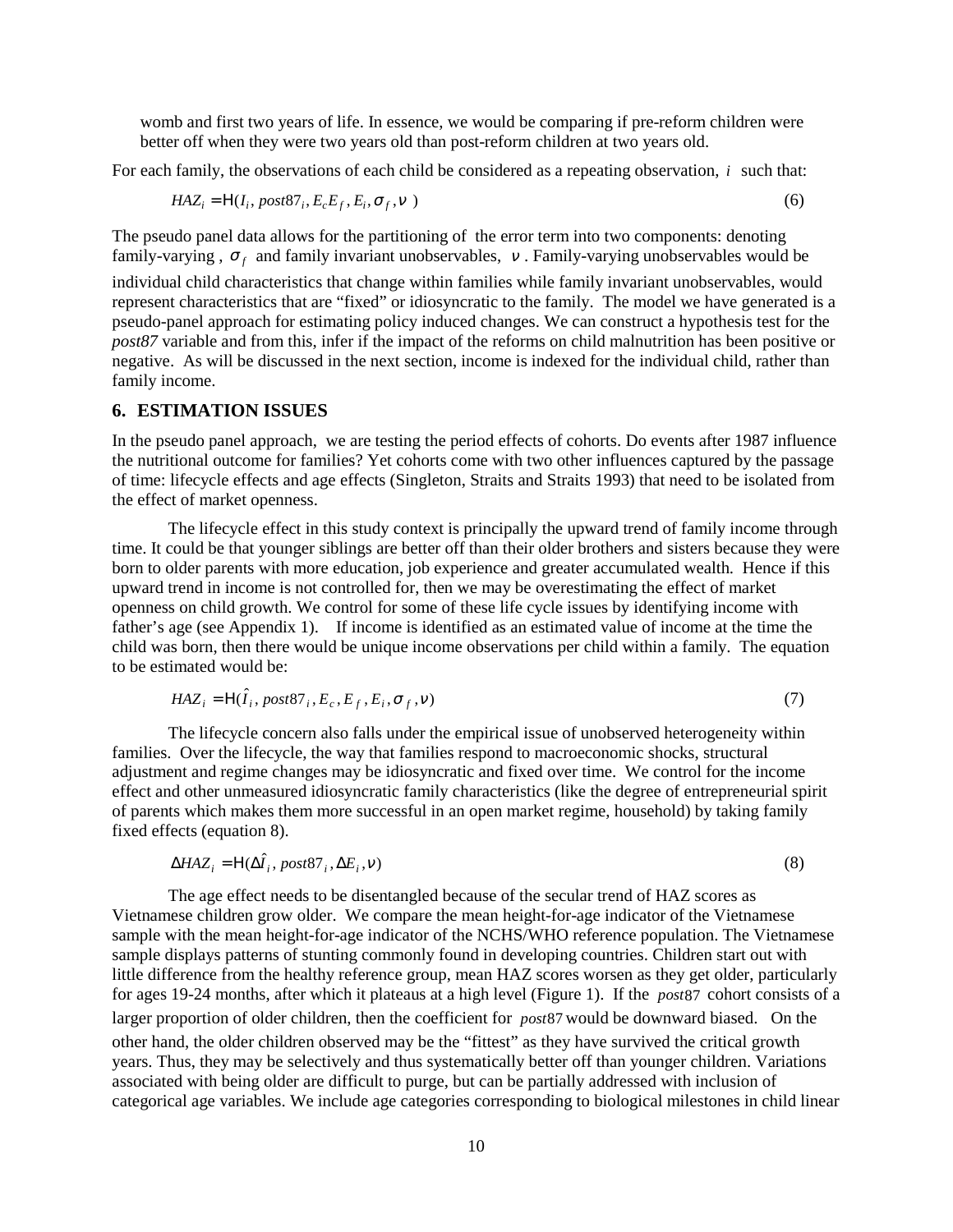growth. We spline age into 9 categories: 0 to 6 months, 7 to 12 months, 13 to 18 months, 19-24 months, 25 to 36 months, 37 to 48 months, 49 to 72 months, 73 to 96 months and 97 to 119 months. In addition, for a more flexible specification we interact gender with these age categories.

Other control variables include a dummy variable for oldest child since parental provision of resources towards a child may differ depending on the birth order of the child (Horton 1988). Age of mother at childbirth has also been shown to influence child health where risks of low birthweight or congenital abnormalities are highest for the youngest and the oldest of mothers. Children born to relatively young mothers are more likely to be underweight and to suffer from other health problems than are children born to older mothers (Gibson 1990).

We chose to construct dummy variables for not just the *post87* cohort of children, but also for the cohorts of children born after 1986, 1987, 1988, and 1990. We did this to account for the ups and downs of the reform process and to detect the marginal effects of each year after the *doi moi*. In 1988, the decollectivization of agriculture may have benefited children's nutritional status, but the 1989 privatization of the health sector may have been detrimental. Thus, we included dummy variables for each year after the reforms: *post86, post87, post88*, *post89, and post90*. 7 The comparison group would be the children born before *doi moi* in 1986. We can test the marginal effect of each year by examining the beta coefficient of each of the *post86, post87, post88*, *post89, post90* variables.

While the beta-coefficients measure the marginal effect of each year after the reforms, the Fstatistic for these dummy variables would measure the cumulative effect. If the F-statistic for the cumulative dummy variables (*post86, post87, post88, post89, post90*) is negative, then the inference is that children born after 1986 are worse off in nutritional status than their siblings who were born before the reforms. The opposite would be inferred if the coefficient is positive. Finally, since there may be structural differences between the urban and rural sector, we ran the models for three stratifications: pooled, urban and rural.<sup>8</sup>

### **7. RESULTS**

l

It is important to emphasize that the pseudo panel approach attempts to measure the nutrition gap of children within families. Taking a fixed effects specification within families purges the effect of family income from the model yet also swept away important household and community-level variables presented in Table 1 (see Appendix 2 for full model results). What is left on the right hand-side are the estimated income variable, mother's age at childbirth, oldest child, and the age and age-sex splines.

Table 3 presents the beta coefficients, t-statistics and F-statistics for the pooled sample. Model A tests the cumulative effect of the *post87* variable and Model B tests marginal effect of each of the postreform variables. Looking at Model A, the cumulative effect of post87 is negative and significant (beta= -0.1803; t-statistic=-2.831). At the mean HAZ score of –2.01, those born after 1987 have HAZ scores that are lower by 0.1803 units than those born before 1987. This means that the market openness may have penalized the child by lowering HAZ scores (by 9%), but not to the extent of putting a child from a moderate to a severely malnourished state.

In Model B, we see that all of the post- *doi moi* variables are negative, but only the *post87* variable is significant at the 5% level. The *post86* and *post89* variables are significant at the 10% level. Model B's results generally correspond to the timing of policies. *Doi Moi* was announced in December 1986, so

<sup>7</sup> We did not include dummy variables for post91 and post92 because the sample size would be too small and would include only children under 2.

<sup>8</sup> We constructed an F-statistic (Chow-test) to test the null hypothesis of no structural difference between the restricted (urban and rural) models with the unrestricted (pooled) model. We cannot reject that there are no structural differences between urban and rural areas:  $F = 6.85$ . Thus, separate regressions were run for the urban and rural samples.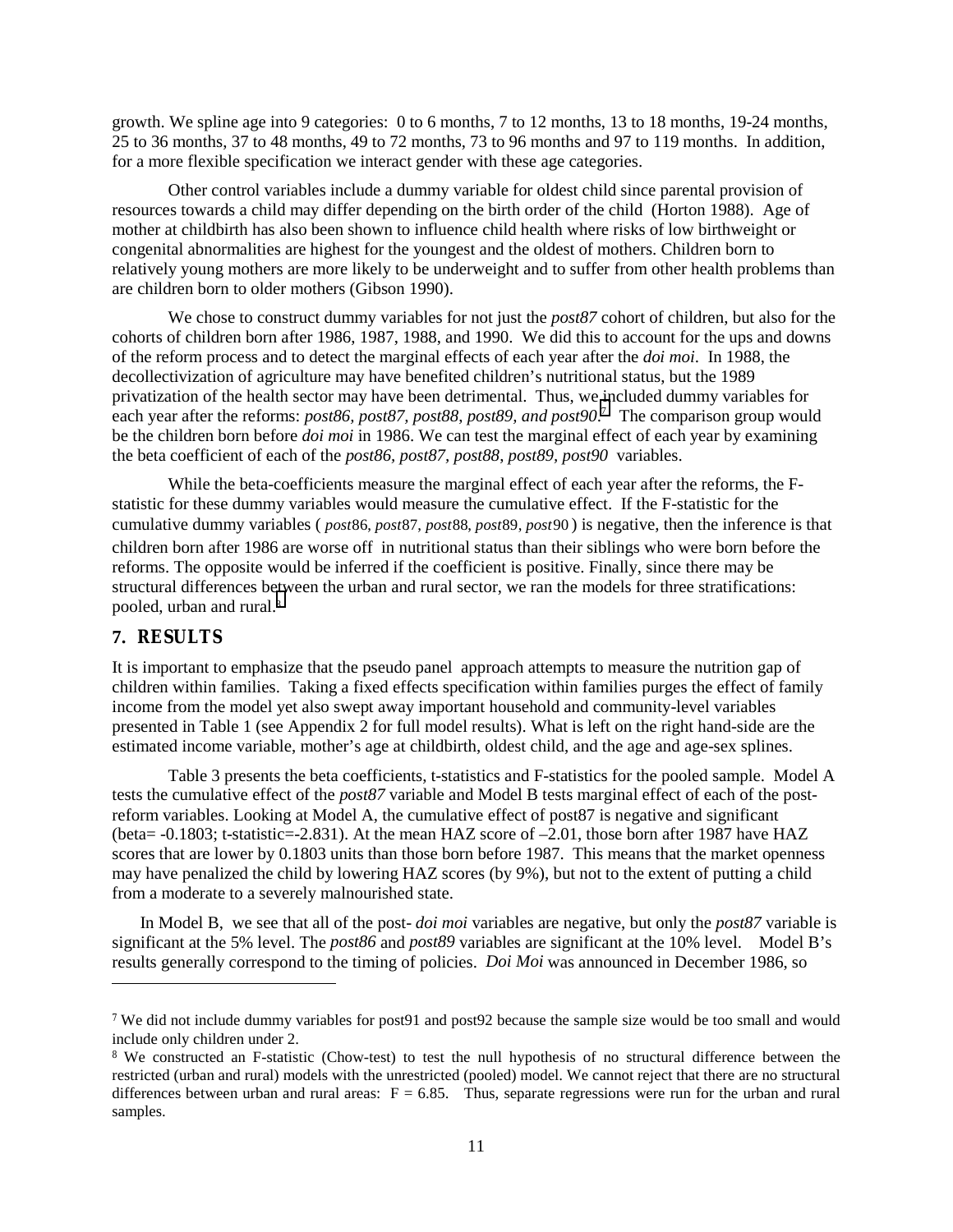differences for *post86* are not expected. Liberalization policies began in 1987 along with the government dropping food subsidies. But in 1988, the beginning of the decollectivization of agricultural land gave immediate benefits to net food producers, a majority of the rural sector. In 1989, some of these gains may have been offset by changes in the financing and delivery of care in the health sector and other effects of market openness. But by 1990, the differences between the *post90* children and the *pre1986* comparison group is virtually zero and insignificant.

Since eighty-five percent of the pooled sample are rural children, its results may obscure the direction of the impact of market transition on the urban sector. We turn now to the findings for the urban sample, and conclude with findings for the rural sample.

None of the post-reform variables were significant for the urban sample (Table 4), although for both Model A and B, the *post87* variable is positive. The sample size(n= 859) may be too small to estimate deviations from the mean. It is difficult to infer if market transition has penalized or rewarded the urban sector. For the rural sample, (Table5) the coefficient of the *post87* variable is larger (-0.228) and more significant (t-statistic = -3.271) than the coefficient of the *post87* for the pooled sample. And similar to the pooled sample, only the post87 variable is significant at the 5% level. Model B conveys that the rural sector faced a big penalty after 1987, but "recovered" after 1988 when food markets opened up. HAZ scores dipped after the privatization of health markets in 1989, but after 1990, the results indicate no effect of market openness on child growth.

## **8. DISCUSSION**

The study's results provide evidence of a J-curve response of households to increasing market openness. At the initial stage, we find that market openness penalized child growth by a 9% reduction in HAZ scores. Through the course of transition, households are generally moving upward from the dip off the Jcurve, though with some fluctuations. Households responded negatively to economy-wide "shock therapy" (Lipton and Sachs 1991) in 1987 but recovered somewhat with the opening of food markets in 1988. Child growth dipped again after the 1989 health sector reforms. But by 1991, market openness seemed to have a negative, near zero effect on child growth.

The study has several empirical and policy implications. First, the pseudo-panel approach we developed on this data yielded estimates that plausibly captured the timing of different market openness policies. Second, we did not expect that height-per-age, a stock indicator of nutritional status, would respond measurably to macroeconomic policy shocks in a short period of time. Indeed, past empirical work proves that the calorie-income elasticity is high for poor countries like Viet Nam (see Section 3) , but there is less evidence that health stock may actually erode (or improve) quickly in response to macroeconomic shocks. My third point is a corollary of the second point—children are a vulnerable population whose linear growth potential are affected by market openness reforms.

Notwithstanding the gains for consumers in the opening of markets for foods and other commodities, Viet Nam's transition to the market has led to more individualistic approaches in producing a healthy child. While households have the right to govern these decisions, the informational problems that arise, particularly during this period of transition, may be a source of increasing health status inequality. Governments embracing market openness should weigh the social cost of their policies on this group and consider taking back some of its responsibility from the market.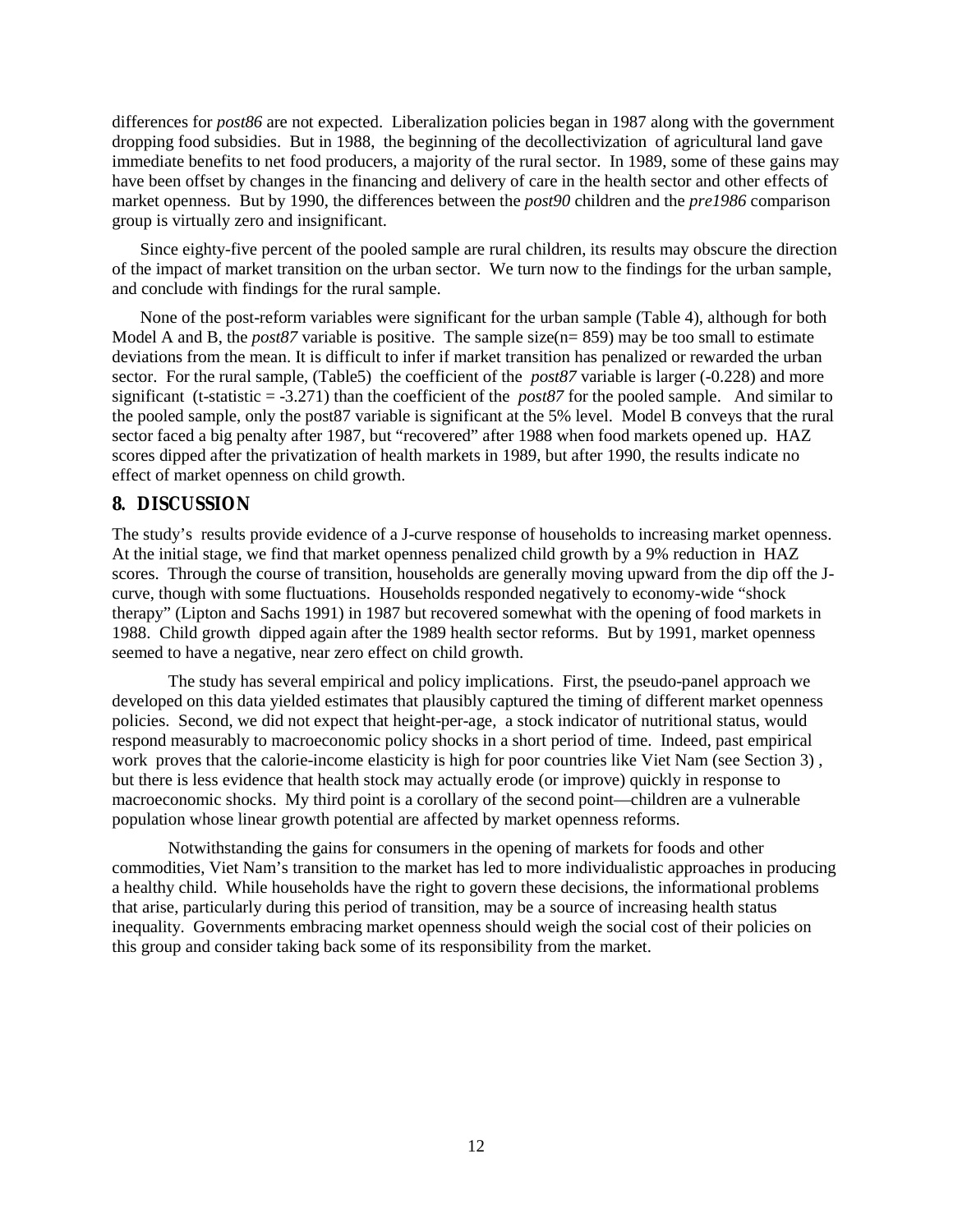#### **References**

- Barrera, A., 1990, The interactive effects of mother's schooling and unsupplemented breast feeding on child health, Journal of Development Economics 32, 69-92.
- Becker, G.S., 1981, A treatise on the family, (Harvard University Press, Cambridge.).
- Behrman, J.R. and A.B. Deolalikar, 1990, The intra-household demand for nutrients in rural South India. Individual estimates, fixed effects and permanent income, Journal of Human Resources 25, 4:665-696.
- Bouis, H.E. and L.J. Haddad, 1990, Are estimates of calorie-income elasticities to high? A recalibration of the plausible range, Journal of Development Economics 39, 333-364.
- Cornia, G.A. and S. Sipos, 1991, Children and the transition to the market economy : safety nets and social policies in Central and Eastern Europe, (Aldershot, Hants, England.).
- DaVanzo, J. and P.J. Gertler, 1990, Household production of health: a microeconomic perspective on health transitions, RAND Note N-3014-RC, (RAND, Santa Monica, CA.).
- Deaton, A., 1997, The analysis of household surveys : a microeconometric approach to development policy (Johns Hopkins University Press, Baltimore.).
- Feachem, R., 1994, Health decline in Eastern Europe, Nature 367:646, 313-14.
- Fforde, A. and S. de Vylder, 1996, From plan to market : the economic transition in Vietnam, (Westview Press. . Boulder.).
- Gellert, G., 1995, The influence of market economic on primary health care in Vietnam. Journal of the American Medical Association 273, 1498-1503.
- Gertler, PG and J. Litvack, 1998, Access to health care during transition: the role of the private sector in Vietnam, in D. Dollar, F., P. Glewwe, and J. Litvack eds., Household welfare and Vietnam's transition, (World Bank, Washington, D.C.) 235-254.
- Gibson, R., 1990, Principles of nutritional assessment, (Oxford University Press, New York.).
- Gordon, N., 1997, Nutrition and cognitive function, Brain and Development 3, 165-70.
- Grossman, M., 1972, On the concept of health capital and the demand for health, Journal of Political Economy, 80, 223-255.
- Haughton, D. and J. Haughton, 1997, Explaining child malnutrition in Viet Nam, Economic Development and Cultural Change 45, 541-556.
- Healy, M.J., 1986, Statistics of growth standards, in: F. Falkner and J.S.Tanner, eds., Human growth, a comprehensive treatise (Plenum Press.).
- Hein, N.T., L.T. Ha, S.B. Rifkin, and E.P.Wright, 1995, The pursuit of equity: a health sector case study from Vietnam. Health Policy. 33:3:191-204.
- Hiebert, M., 1993a, Off the job. (unemployment in Vietnam, Far Eastern Economic Review 156 (35),16- 17.
- Hiebert, M., 1993b, Land of hope: Vietnam gives farmers greater security of tenure, Far Eastern Economic Review 156 (30), 52.
- Hiebert, M., 1994a, Stuck at the bottom: Despite Vietnam's reforms, many still live in poverty, Far Eastern Economic Review 156(51), 36-37.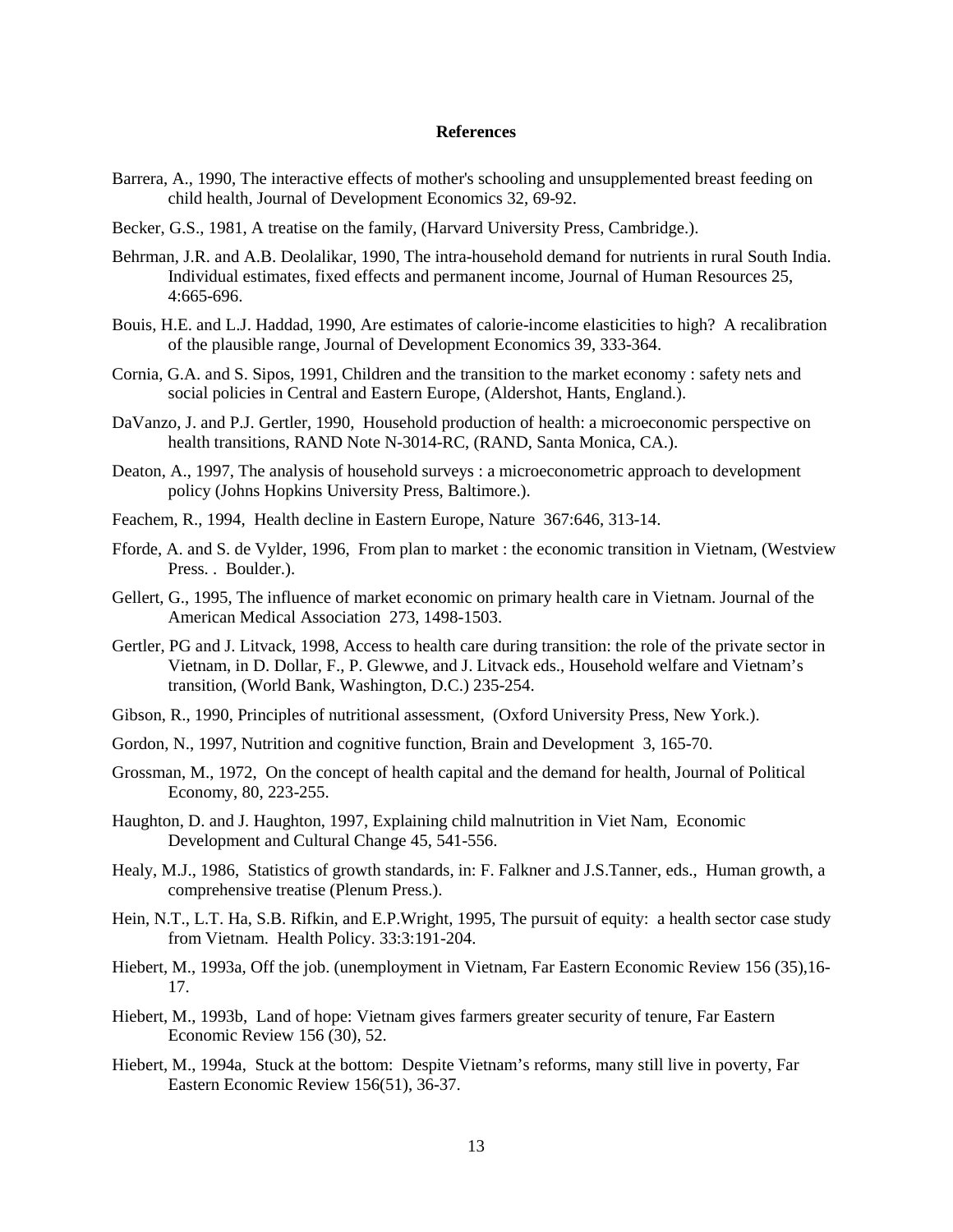- Hiebert, M., 1994b, Single Mothers: Women in men-short Vietnam are having children out of wedlock, Far Eastern Economic Review 157 (8), 70-71.
- Horton, S., 1986, Child nutrition and family size in the Philippines, Journal of Development Economics 23, 161-176.
- Horton, S., 1988, Birth order and child nutritional status: evidence from the Philippines, Economic Development and Cultural Change 36:2:341-354.
- Jamison, N. L, M.H. Nguyen, and A.T. Rambo, 1992, The challenges of Viet Nam's reconstruction. Indochina Institute, (George Mason University, Fairfax, VA.).
- Johnston, F.E., 1986, Somatic growth of the infant and preschool child, in: F. Falkner and J.M.Tanner, eds., Human growth, a comprehensive treatise, second edition, (Plenum Press, New York.).
- Karlberg, J., F. Jalil, B. Lam. L. Low and C.Y. Yeung, 1994, Linear growth retardation in relation to the three phases of growth, European Journal of Clinical Nutrition 48, S25-S44.
- Kornai, J., 1992, The socialist system: the political economy of communism, (Princeton University Press.).
- Kostermans, K., 1993, Assessing the quality of anthropometric data, The World Bank living standards measurement study working Paper No. 101, (World Bank, Washington, D.C.).
- Leijonhufvud A., 1993, The nature of the depression in the former Soviet-Union, New Left Review199, 120-126.
- Lipton D. and J. Sachs, 1991, The process of socialist economic transformation, Journal of Economic Perspective 5, 91-105.
- Martorell, R., 1996, The role of nutrition in economic development, Nutrition Reviews 54, S66-S91.
- Martorell, R. and J.P. Habicht , 1986, Growth in early childhood in developing countries, in: F. Falkner and J.M. Tanner, eds., Human growth. a comprehensive treatise, second edition, (Plenum Press, New York) 224-237.
- Martorell, R., F. Mendoza, and R. Castillo , 1988, Poverty and stature in children, in: John C. Waterlow , ed., Linear growth retardation in less developed countries, (Raven Press, Ltd., New York.).
- Martorell, R, DG Schroeder, JA Rivera, and HS Kaplowitz, 1995, Patterns of linear growth in rural Guatemalan adolescents and children, Journal of Nutrition 125, 1060S-1067S.
- Mosley, W. H. and L.C. Chen , 1984, Child survival: strategies for research, (Cambridge University Press, Cambridge.).
- Neumann, C.G. and G.G. Harrison, 1994, Onset and evolution of stunting in infants and children: Examples from the human nutrition collaborative research support program. Kenya and Egypt studies, European Journal of Clinical Nutrition 48, S90-S102.
- Nguyen T.H., L.T. Ha, S. B. Rifkin and E. P. Wright, 1995, The pursuit of equity: a health sector case study from Vietnam, Health Policy 33, 191-204.
- Pinstrup-Andersen, P., D. Pelletier, and H. Alderman , eds., 1995, Child growth in developing countries. Priorities for Action, (Cornell University Press, Ithaca.).
- Pitt M.M. and M.R. Rosenzweig, 1990, Estimating the intrahousehold incidence of illness: child health and gender-inequality in the allocation of time, International Economic Review 31, 969-980.
- Ponce, NA, PG Gertler, and P Glewwe, 1998, Will Vietnam grow out of malnutrition?, in D. Dollar, F., P. Glewwe, and J. Litvack eds., Household welfare and Vietnam's transition, (World Bank, Washington, D.C.) 256-276.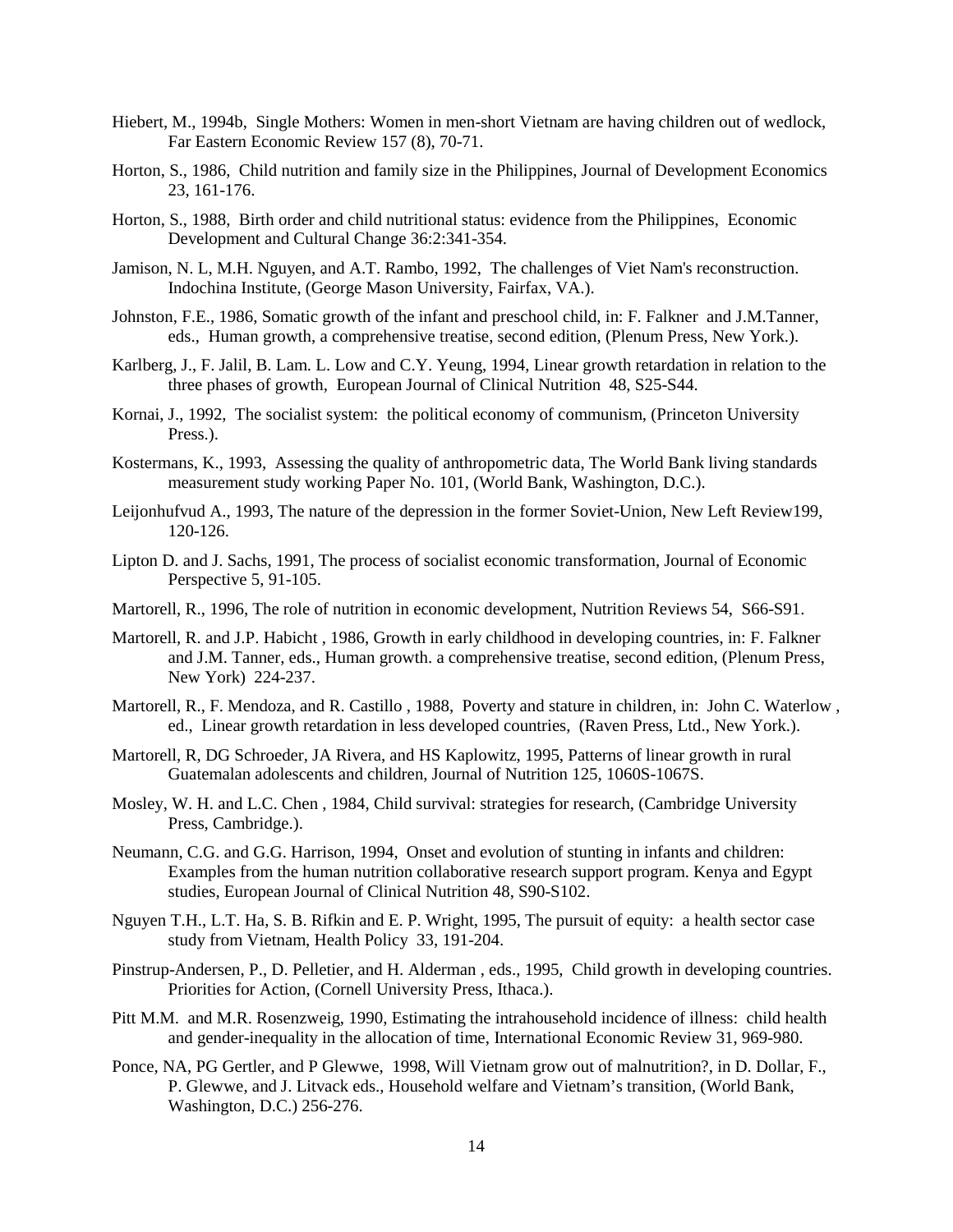- Rühl, C. and K. Serwin. 1994, The A, B, C's of industrial restructuring in Russia. Series title: East European series no. 11. (Institut fur Hohere Studien, Vienna.).
- Shellard, E.J, 1992, Health services in Vietnam, Medicine and War 8, 169-74.
- Sipos, S., 1994, Income transfers: family support and poverty relief, in: N. Barr, ed., Labor markets and social policy in Central and Eastern Europe: the transition and beyond*,* (Oxford University Press, New York.).
- Singleton, R., B.C. Straits, and M.M. Straits, 1993, Approaches to social research. 2nd ed. (Oxford University Press, New York).
- Shen, T, J.P. Habicht and Y. Chang, 1996, Effect of economic reforms on child growth in urban and rural areas of China, New England Journal of Medicine 335, 400-406.
- Strauss, J. and D. Thomas, 1994, Human resources: empirical modeling of household and family decisions. RAND Working Paper Series 94-07, (RAND, Santa Monica.).
- Thomas, D., J. Strauss, 1992, Prices, infrastructure, household characteristics and child height, Journal of Development Economics 39, 301-331.
- Thomas, D., J.Strauss and M.H Henriques, 1990, Child survival, height-for-age and household characteristics in Brazil, Journal of Development Economics 33, 197-234.
- Truong V.D., T.T. Nguyen, G. Tipping and M. Seagall, 1995, Quality of public health services and household health care decisions in four rural communes of Quang Ninh Province, Viet Nam, Medical Publishing House. SSN 34-KII-YII-95.
- United Nations , 1994, Update on the nutrition situation, 1994 (UNACC/SN & International Food Policy Research Institute. Washington, D.C.).
- Waterlow, J.C, 1994, Relationship of gain in height to gain in weight, European Journal of Clinical Nutrition 48, S72-S74.
- Whiteford, L.M., 1993, Child and maternal health and international economic policies, Social Science and Medicine 37, 1391-1400.
- World Bank , 1993a, Investing in health, World Development Report 1993, (The World Bank. Washington DC.).
- World Bank , 1993b, Viet Nam transition to the market, an economic report , for official use only, (The World Bank. Washington DC.).
- World Bank , 1995a, Viet Nam poverty assessment and strategy, (The World Bank. Washington DC.).
- World Bank , 1995b, Viet Nam living standards survey: basic information, (The World Bank. Washington DC.).
- World Bank , 1996, From plan to market, World Development Report 1996, (The World Bank. Washington DC.).
- World Health Organization, 1983, Measuring change in nutritional status, : guidelines for assessing the nutritional impact of supplementary feeding programmes for vulnerable groups, (World Health Organization, Geneva.).
- World Health Organization Expert Committee, 1995, Physical status: the use and interpretation of anthropometry, (World Health Organization, Geneva.).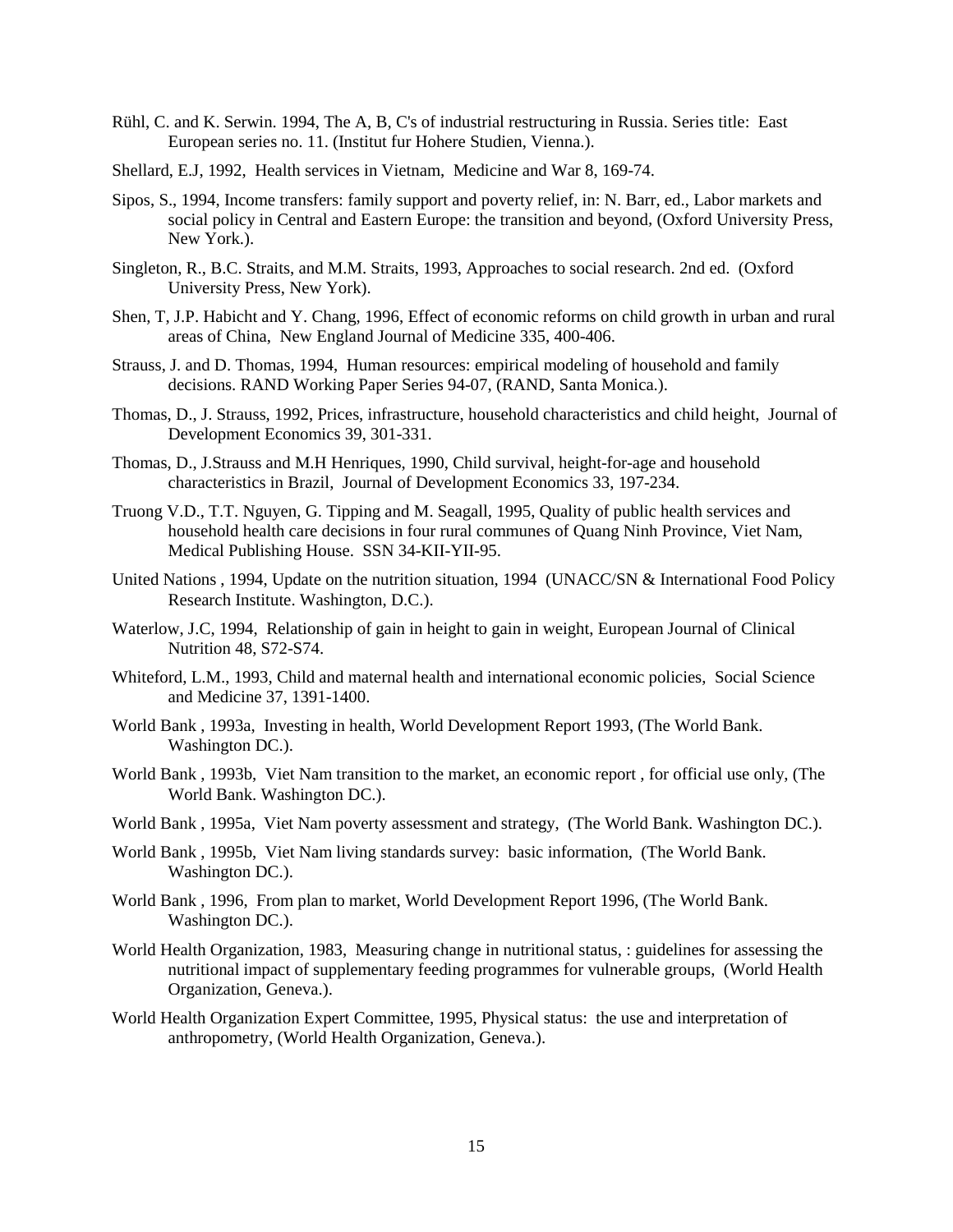

**Figure 1: Comparison between NCHS and Vietnamese Median Heights9**

l

<sup>9</sup>Note that the kink at 24 months for the NCHS sample is due to the change in the measurement of height. Children under 24 months are measured lying down (length) and children 24 months and older are measured standing up (height).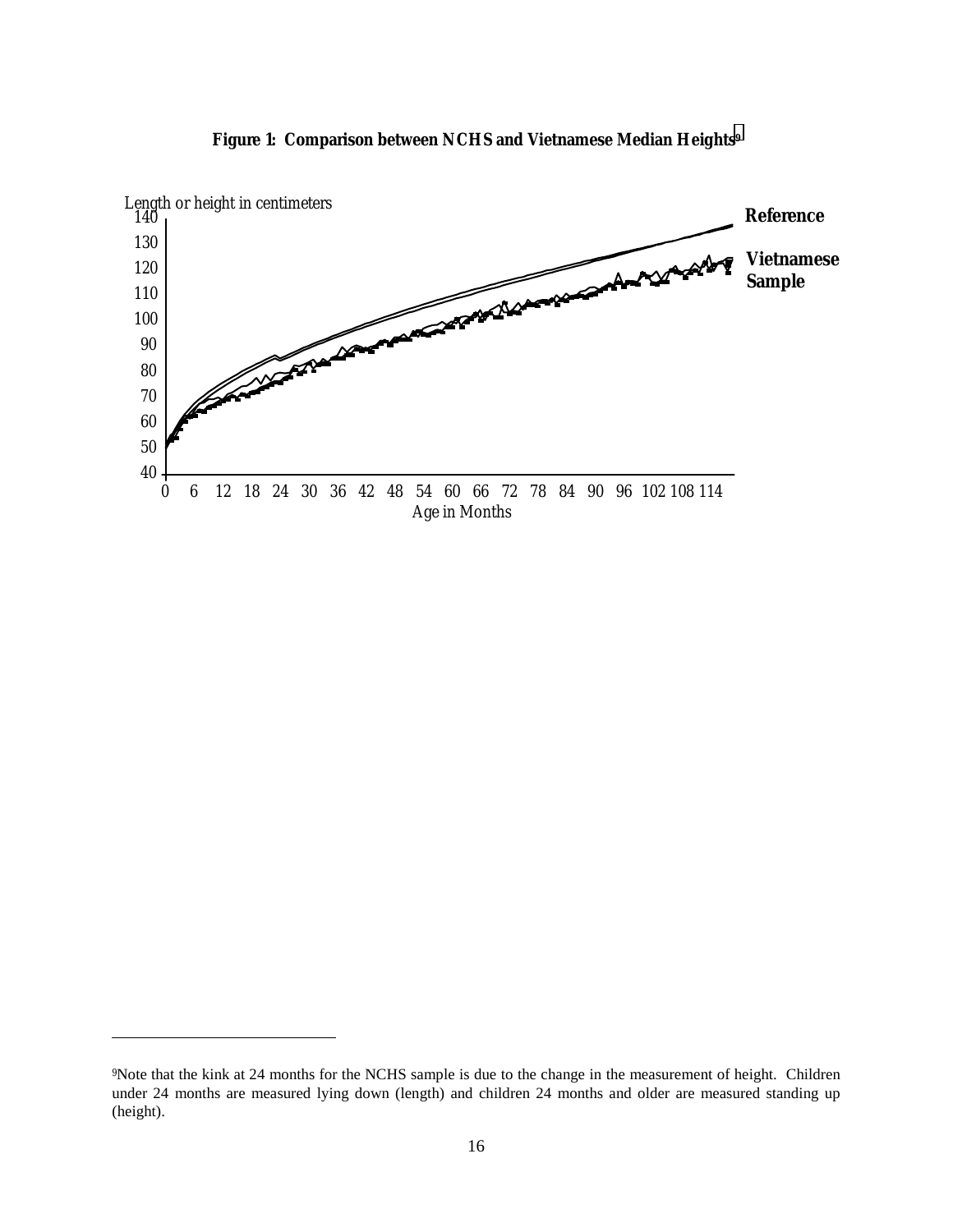| Community                |      |           | Family                               |       |           | Child               |      |           |  |
|--------------------------|------|-----------|--------------------------------------|-------|-----------|---------------------|------|-----------|--|
| <b>Indicators</b>        | mean | <b>SD</b> | <b>Indicators</b>                    | mean  | <b>SD</b> | <b>Indicators</b>   | mean | <b>SD</b> |  |
| Region                   |      |           | Mother's Height<br>(cm)              | 151.8 | 4.96      | Age in Months       |      |           |  |
| Northern Uplands         | .18  | n/a       | <b>Father's Height</b><br>(cm)       | 161.9 | 5.50      | $0 - 6$             | .06  | n/a       |  |
| <b>Red River Delta</b>   | .22  | n/a       | Mother's Education<br>(years)        | 6.6   | 3.43      | $7 - 12$            | .05  | n/a       |  |
| <b>North Central</b>     | .14  | n/a       | <b>Father's Education</b><br>(years) | 7.5   | 3.17      | $13 - 18$           | .04  | n/a       |  |
| <b>Central Coast</b>     | .11  | n/a       | <b>Maternal Age</b><br>(years)       | 27.4  | 6.03      | $19 - 24$           | .05  | n/a       |  |
| <b>Central Highlands</b> | .04  | n/a       | <b>Ethnic Group</b>                  |       |           | $25 - 36$           | .10  | n/a       |  |
| <b>Southeast</b>         | .12  | n/a       | Kinh                                 | .83   | n/a       | $37 - 48$           | .10  | n/a       |  |
| Mekong River Delta       | .20  | n/a       | Tay                                  | .02   | n/a       | $49 - 72$           | .20  | n/a       |  |
| Rural                    | .85  | n/a       | Thai                                 | .01   | n/a       | $73 - 96$           | .20  | n/a       |  |
| Urban                    | .15  | n/a       | <b>Chinese</b>                       | .02   | n/a       | $97 - 119$          | .20  | n/a       |  |
|                          |      |           | Khome                                | .02   | n/a       | Female              | .51  | n/a       |  |
|                          |      |           | Muong                                | .05   | n/a       | <b>Oldest Child</b> | .30  | n/a       |  |
|                          |      |           | Religion of Head                     |       |           |                     |      |           |  |
|                          |      |           | <b>Buddhist</b>                      | .26   | n/a       |                     |      |           |  |
|                          |      |           | Christian                            | .09   | n/a       |                     |      |           |  |
|                          |      |           | Animist/Traditio                     | .01   | n/a       |                     |      |           |  |
|                          |      |           | nal                                  |       |           |                     |      |           |  |
|                          |      |           | Other                                | .02   | n/a       |                     |      |           |  |
|                          |      |           | None                                 | .63   | n/a       |                     |      |           |  |

## **Table 1: Means for Community, Family and Child Characteristics**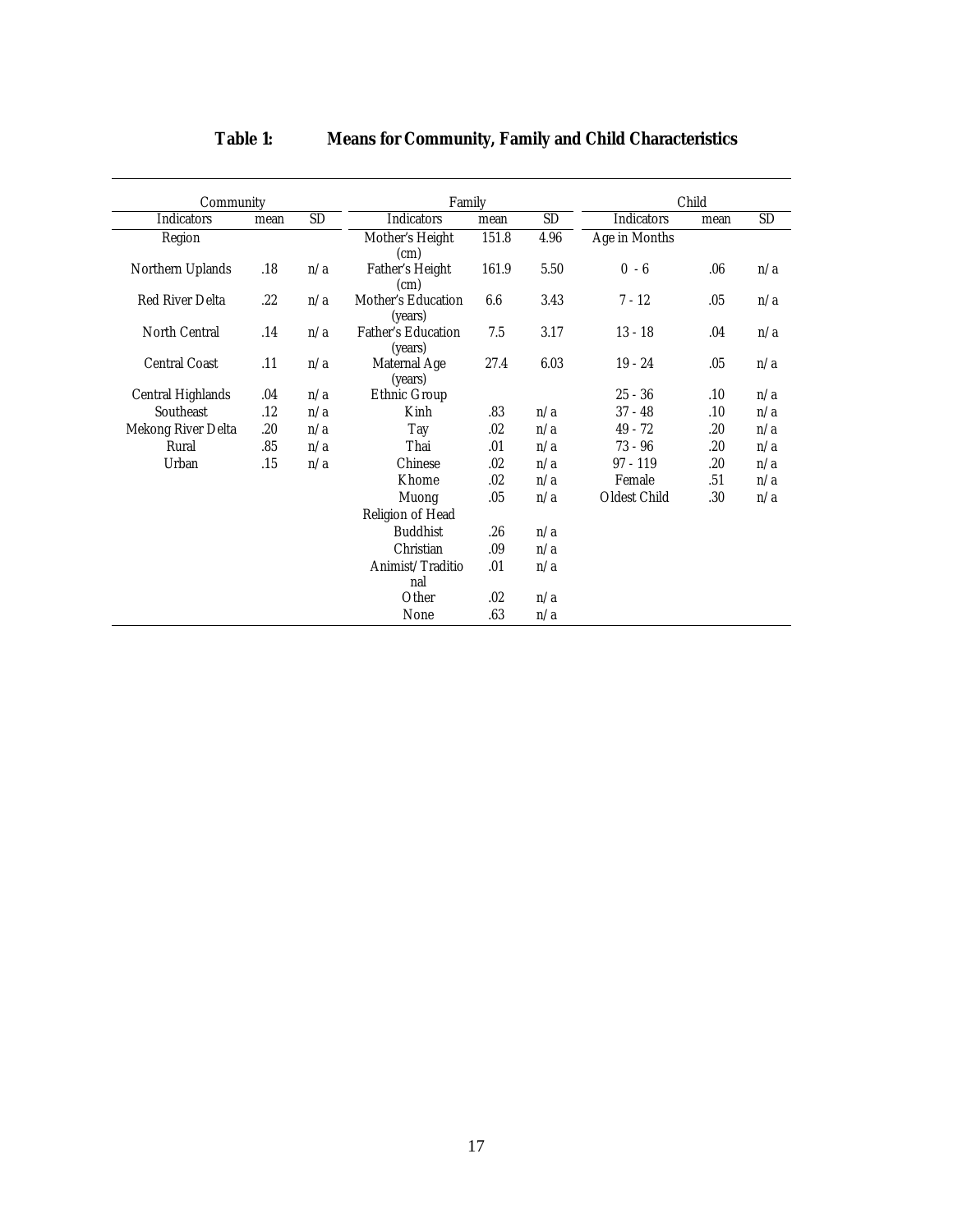| Community                 |             | Family                    |                    | Child                |             |
|---------------------------|-------------|---------------------------|--------------------|----------------------|-------------|
| <b>Indicators</b>         | mean<br>HAZ | <b>Indicators</b>         | mean<br><b>HAZ</b> | <b>Indicators</b>    | mean<br>HAZ |
| Region                    |             | Mother's Height           | $-2.37$            | <b>Age in Months</b> |             |
|                           |             | $($ at mean = 151.8)      |                    |                      |             |
| Northern Uplands          | $-2.28$     | <b>Father's Height</b>    | $-2.38$            | $0 - 6$              | $-0.51$     |
|                           |             | (at mean $= 161.9$ )      |                    |                      |             |
| <b>Red River Delta</b>    | $-2.04$     | <b>Mother's Education</b> |                    | $7 - 12$             | $-1.40$     |
| North Central             | $-2.34$     | no schooling              | $-2.47$            | $13 - 18$            | $-2.04$     |
| <b>Central Coast</b>      | $-1.92$     | some primary              | $-2.19$            | $19 - 24$            | $-2.39$     |
| <b>Central Highlands</b>  | $-2.22$     | finished primary          | $-2.41$            | $25 - 36$            | $-2.10$     |
| Southeast                 | $-1.55$     | finished lower secondary  | $-2.43$            | $37 - 48$            | $-2.15$     |
| <b>Mekong River Delta</b> | $-1.84$     | finished upper secondary  | $-2.12$            | $49 - 72$            | $-2.24$     |
| Rural                     | $-2.12$     | <b>Father's Education</b> |                    | $73 - 96$            | $-2.17$     |
| Urban                     | $-1.58$     | no schooling              | $-2.74$            | $97 - 119$           | $-2.07$     |
|                           |             | some primary              | $-2.36$            | Male                 | $-2.09$     |
|                           |             | finished primary          | $-2.22$            | Female               | $-1.98$     |
|                           |             | finished lower secondary  | $-2.39$            | Female*Age Category  |             |
|                           |             | finished upper secondary  | $-2.22$            | $0 - 6$              | $-1.14$     |
|                           |             | <b>Maternal Age</b>       | $-2.37$            | $7 - 12$             | $-1.87$     |
|                           |             | (at mean $= 27.4$ )       |                    |                      |             |
|                           |             | <b>Ethnic Group</b>       |                    | $13 - 18$            | $-2.54$     |
|                           |             | Kinh                      | $-1.98$            | $19 - 24$            | $-2.83$     |
|                           |             | Tay                       | $-2.58$            | $25 - 36$            | $-2.33$     |
|                           |             | Thai                      | $-1.91$            | $37 - 48$            | $-2.26$     |
|                           |             | <b>Chinese</b>            | $-1.59$            | $49 - 72$            | $-2.63$     |
|                           |             | Khome                     | $-2.40$            | $73 - 96$            | $-2.36$     |
|                           |             | Muong                     | $-2.15$            | $97 - 119$           | $-2.26$     |
|                           |             | Nung                      | $-2.39$            | Not Oldest Child     | $-2.08$     |
|                           |             | Other                     | $-2.42$            | <b>Oldest Child</b>  | $-1.95$     |
|                           |             | Religion of Head          |                    |                      |             |
|                           |             | <b>Buddhist</b>           | $-1.96$            |                      |             |
|                           |             | Christian                 | $-2.14$            |                      |             |
|                           |             | Animist/Traditional       | $-2.67$            |                      |             |
|                           |             | Other                     | $-1.69$            |                      |             |
|                           |             | None                      | $-2.06$            |                      |             |
|                           |             |                           |                    |                      |             |

## **Table 2: Mean HAZ-scores for Community, Family and Child Characteristics**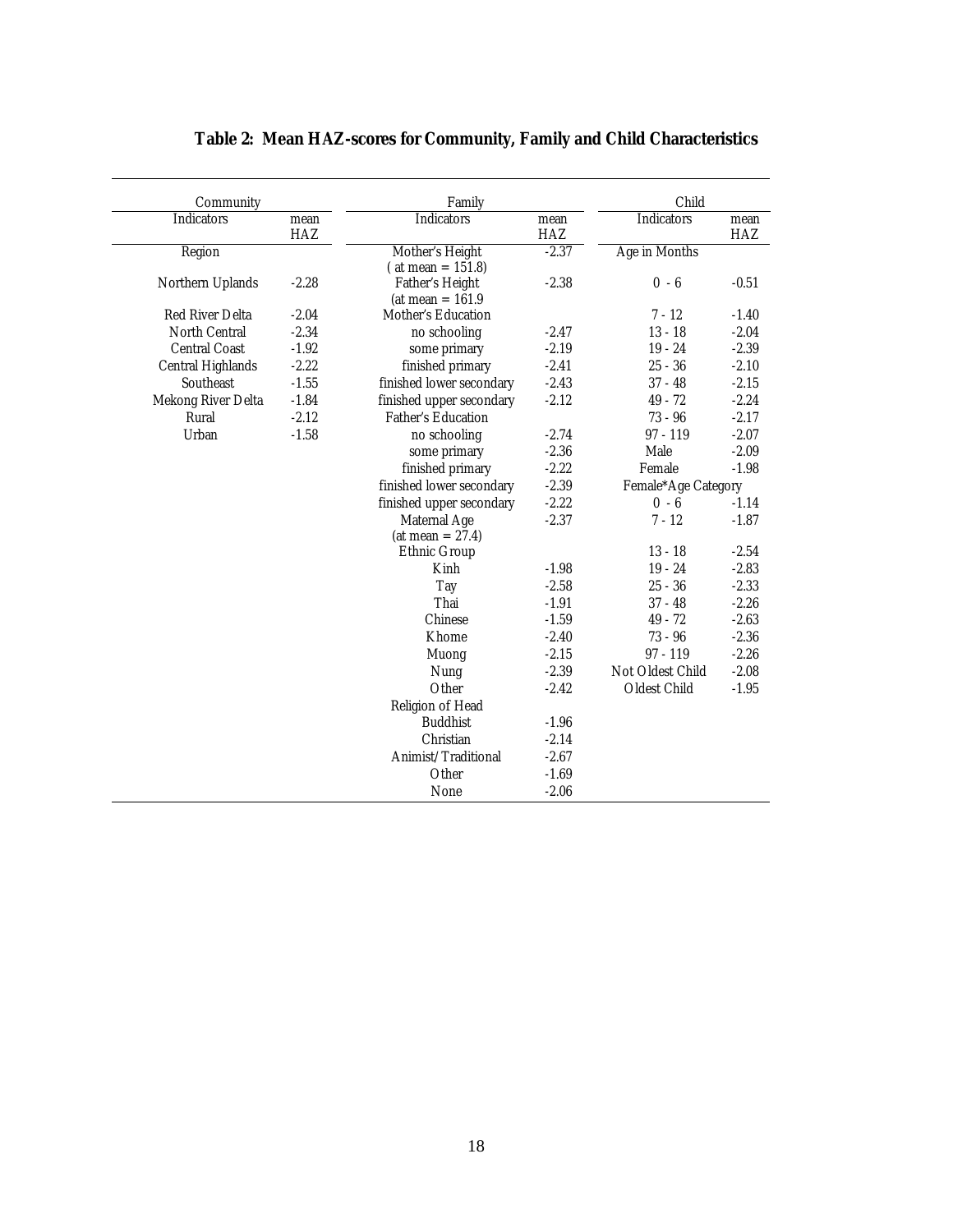| $n = 5560$                  | <b>Household Fixed Effects</b>     |          |                         |         |  |
|-----------------------------|------------------------------------|----------|-------------------------|---------|--|
|                             | Model A                            |          | <b>Model B</b><br>0.404 |         |  |
| Adj. R-squared              | 0.404                              |          |                         |         |  |
| <b>Variables</b>            | beta                               | t-stats  | beta                    | t-stats |  |
| $ln(Inome)*$                | $1.754 \bullet$                    | 2.850    | $1.845 \bullet$         | 2.99    |  |
| post86                      |                                    |          | $-0.146$                | $-1.86$ |  |
| post87                      | $-0.1803 \bullet$                  | $-2.831$ | $-0.161 \bullet$        | $-2.45$ |  |
| post88                      |                                    |          | $-0.118$                | $-1.27$ |  |
| post89                      |                                    |          | $-0.168$                | $-1.80$ |  |
| post90                      |                                    |          | $-0.065$                | $-0.59$ |  |
| Mother's Age at Childbirth  | $.0247 \bullet$                    | 2.227    | $0.026 \triangleleft$   | 2.31    |  |
| Oldest Child                | $0.153\bullet$                     | 3.901    | $0.151 \bullet$         | 3.84    |  |
| <i>Constant</i>             | $-15.243 \bullet$                  | $-3.585$ | $-15.450 \bullet$       | $-3.63$ |  |
|                             | F-Statistics of Joint Significance |          |                         |         |  |
| <i>post86-post90 (5)</i>    |                                    |          | $3.16\bullet$           |         |  |
| Age Category (8)            | $12.66 \rightarrow$                |          | $12.16 \rightarrow$     |         |  |
| Females by Age Category (9) | $2.96\bullet$                      |          | $2.98 \triangleleft$    |         |  |
| Degrees of Freedom          | 2597                               |          | 2593                    |         |  |

#### **Table 3: Pseudo-Panel Results: Pooled Sample**

♦ **Probability> t** ≤ **.05; Probability> F** ≤ **.05**

Income was identified by *dadag, dadage*<sup>2</sup>, *dadadge*<sup>3</sup>, *u*, where *dadage* is the variable name for father's age at the time the child was born, and *u,* the residual. The income variable is measured as real per capita expenditures, deflated to 1982 prices.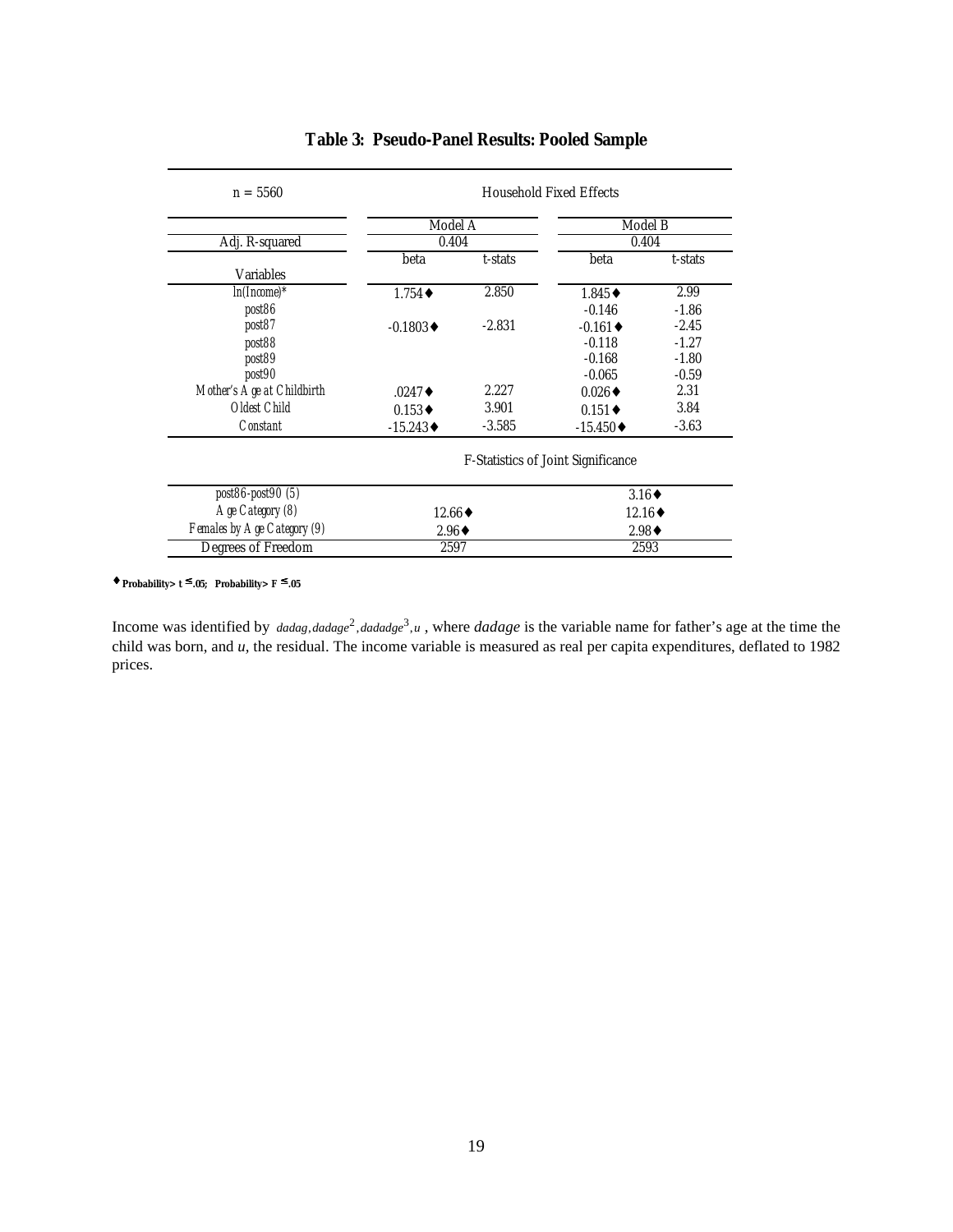| $n = 859$                  | <b>Household Fixed Effects</b>            |          |                 |         |  |
|----------------------------|-------------------------------------------|----------|-----------------|---------|--|
|                            | Model A                                   |          | Model B         |         |  |
| Adj. R-squared             | 0.383                                     |          | 0.397           |         |  |
| <b>Variables</b>           | beta                                      | t-stats  | beta            | t-stats |  |
| $ln(Inome)*$               | $-2.13$                                   | $-1.006$ | $-1.920$        | $-0.89$ |  |
| post86                     |                                           |          | $-0.256$        | $-1.41$ |  |
| post87                     | 0.1035                                    | 0.714    | 0.142           | 0.95    |  |
| post88                     |                                           |          | $-0.311$        | $-1.28$ |  |
| post89                     |                                           |          | $-0.410$        | $-1.04$ |  |
| post90                     |                                           |          | 0.039           | 0.16    |  |
| Mother's Age at Childbirth | $-.0077$                                  | $-.409$  | $-0.006$        | $-0.31$ |  |
| <b>Oldest Child</b>        | $0.235\bullet$                            | 2.597    | $0.229 \bullet$ | 2.51    |  |
| <i>Constant</i>            | 14.261                                    | 0.897    | 13.543          | 0.84    |  |
|                            | <b>F-Statistics of Joint Significance</b> |          |                 |         |  |
| <i>post86-post90 (5)</i>   |                                           |          |                 | .98     |  |
| Age Category (8)           | $5.01 \bullet$                            |          | $5.00 \bullet$  |         |  |

*Females by Age Category (9)* 1.42 1.47 Degrees of Freedom 309 305

## **Table 4: Pseudo-Panel Results: Urban Sample**

◆ Probability>  $t \leq 0.05$ ; Probability> F  $\leq 0.05$ 

Income was identified by *dadag, dadage*<sup>2</sup>, *dadadge*<sup>3</sup>, *u*, where *dadage* is the variable name for father's age at the time the child was born, and *u,* the residual. The income variable is measured as real per capita expenditures, deflated to 1982 prices.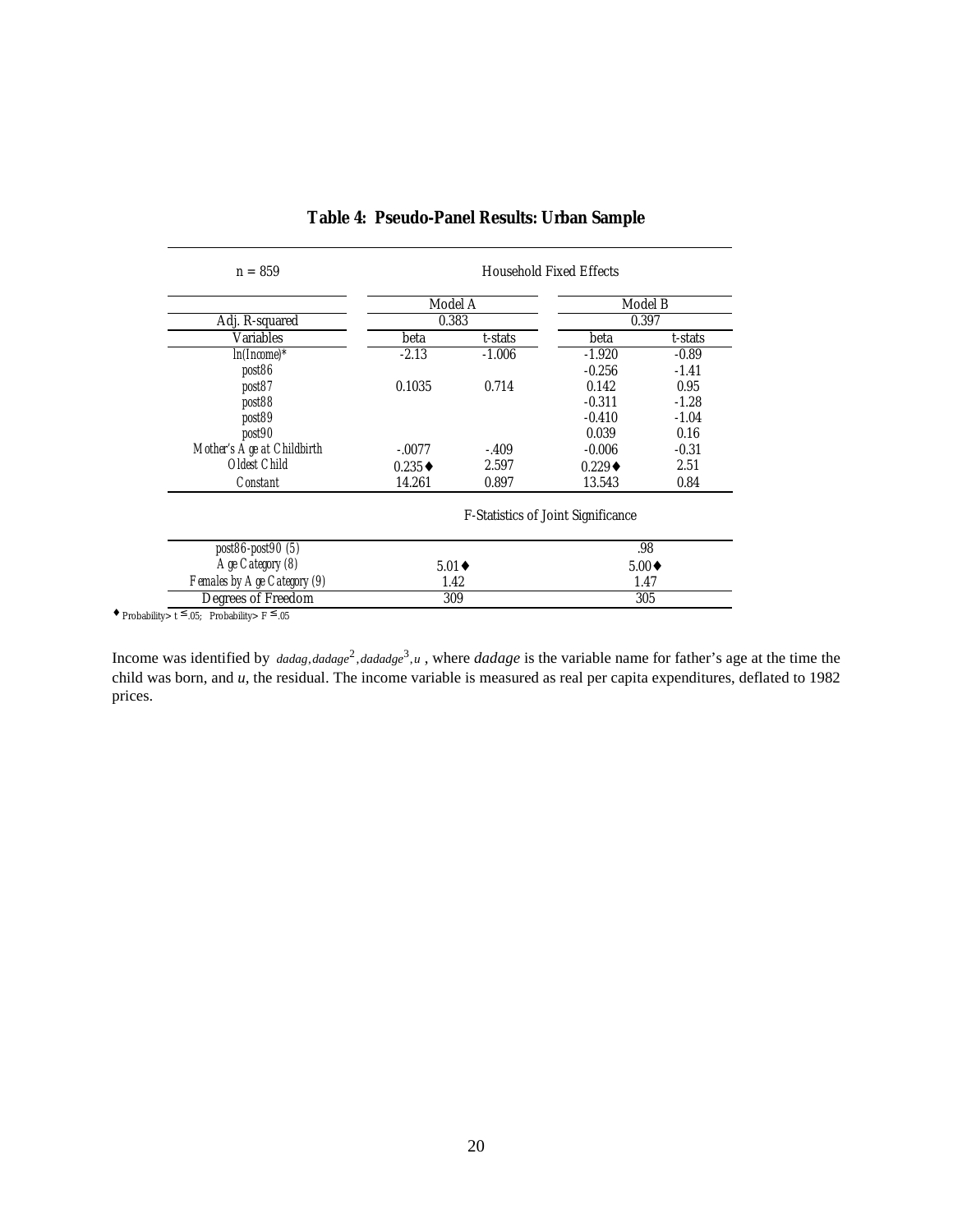| $n = 4701$                  | <b>Household Fixed Effects</b>            |          |                         |         |  |
|-----------------------------|-------------------------------------------|----------|-------------------------|---------|--|
|                             | Model A                                   |          | <b>Model B</b><br>0.395 |         |  |
| Adj. R-squared              | 0.396                                     |          |                         |         |  |
|                             | beta<br>t-stats                           |          | beta                    | t-stats |  |
| <b>Variables</b>            |                                           |          |                         |         |  |
| $ln(Income)$ *              | $1.85 \rightarrow$                        | 2.835    | $1.917 \bullet$         | 2.93    |  |
| post86                      |                                           |          | $-0.127$                | $-1.49$ |  |
| post87                      | $-0.228 \triangleleft$                    | $-3.271$ | $-0.216 \triangleleft$  | $-3.00$ |  |
| post88                      |                                           |          | $-0.073$                | $-0.72$ |  |
| post89                      |                                           |          | $-0.118$                | $-1.23$ |  |
| post90                      |                                           |          | $-0.065$                | $-0.54$ |  |
| Mother's Age at Childbirth  | $0.031 \bullet$                           | 2.574    | 0.032                   | 2.63    |  |
| Oldest Child                | $0.147 \bullet$                           | 3.421    | 0.145                   | 3.38    |  |
| <i>Constant</i>             | $-15.98 \div$                             | $-3.597$ | $-16.11$                | $-3.62$ |  |
|                             | <b>F-Statistics of Joint Significance</b> |          |                         |         |  |
| post86-post90 (5)           |                                           |          |                         | 2.93    |  |
| Age Category (8)            | 9.91                                      |          | 9.91                    |         |  |
| Females by Age Category (9) | 3.00                                      |          | 2.96                    |         |  |
| Degrees of Freedom          | 2267<br>2263                              |          |                         |         |  |

## **Table 5: Pseudo-Panel Results: Rural Sample**

♦ **Probability> t** ≤ **.05; Probability> F** ≤ **.05**

\*Income was identified by *dadag, dadage*<sup>2</sup>, *dadadge*<sup>3</sup>, *u*, where *dadage* is the variable name for father's age at the time the child was born, and *u,* the residual. The income variable is measured as real per capita expenditures, deflated to 1982 prices.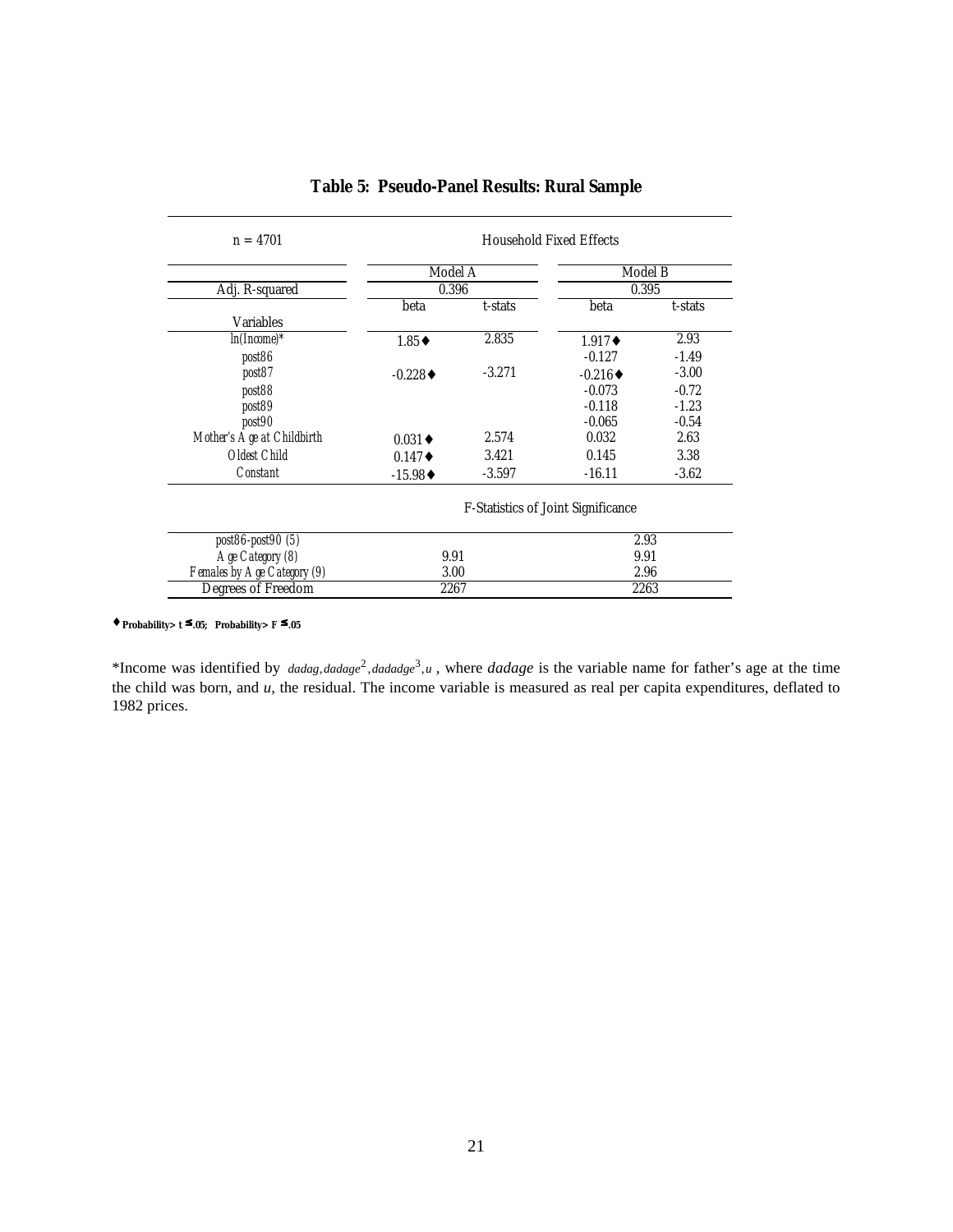#### **Appendix 1 : Life-Cycle Effects of Income**

The major life-cycle effect that may affect the household's food security and hence the child's nutritional status is parental income. If post-87 children are better off nutritionally, the policy implications are less clear. It could be that younger siblings are better off because they were born when their parents were older, had more education, longer job experience and more wealth. We control for some of these life cycle issues by controlling for father's age (a proxy of the age pattern of income).

The first step is to identify the father's age pattern of income. The intuition behind this is that income increases with father's age, peaks, then declines. We explore this relationship by identifying income with father's age. Real per capita household income  $\frac{\text{expenditures}}{\text{hhsize}}$  is a function of father's age. We derived the functional form by saturating the right hand side of the equation with monotonic transformations of father's age (*dadage*, *dadage<sup>2</sup>* and *dadage*<sup>3</sup> ).

$$
\left(\frac{\text{expenditures}}{\text{hhsize}}\right) = f\left[adaage, dadage^2, dadage^3, u\right]
$$
 [1]

From equation [1], let (*realeq*) be the predicted value of income and  $\hat{u}$  be the predicted value of the residuals. Since we know *(realeq)* and  $\hat{u}$ , we can determine

$$
f[dadage, dadage2, dadage3, u].
$$
 [2]

$$
f\left[adage, dadage^2, dadage^3, u\right] = re\vec{a} \cdot \vec{a} \cdot \vec{a}
$$

The left-hand side of equation [27] represents the age pattern of income. Let us call this *eqhat* so that

$$
eqhat = (realeq) + \hat{u}
$$
 [4]

We include the natural log of *eghat* as part of the right-hand side variables. We are able to assign an income variable for each child, so that taking family-level fixed effects will not sweep away the income coefficient.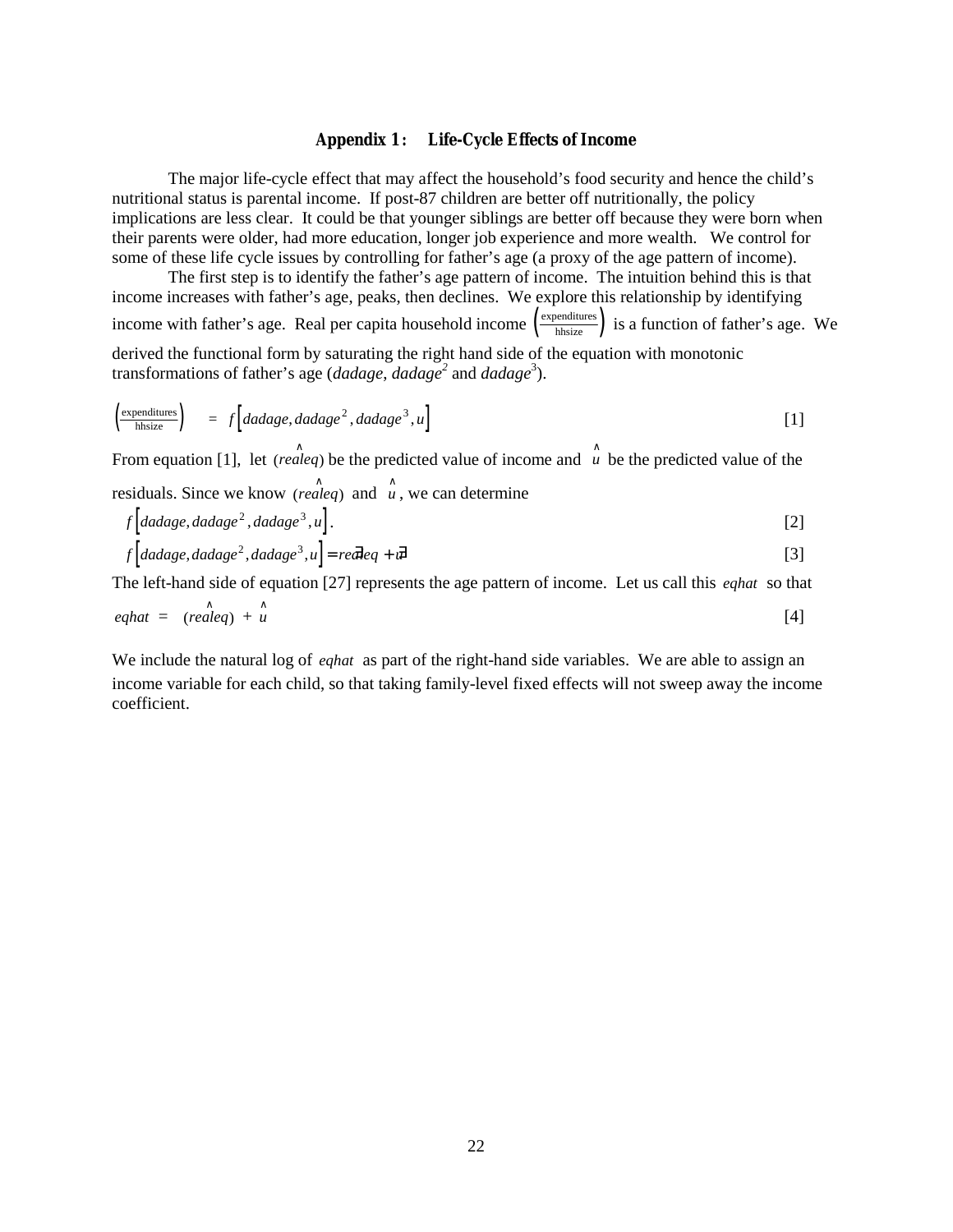|                                                                                   | <b>POOLED</b> |         |             | <b>URBAN</b> |           | <b>RURAL</b>    |  |  |
|-----------------------------------------------------------------------------------|---------------|---------|-------------|--------------|-----------|-----------------|--|--|
| $\overline{N}$                                                                    |               | 5560    |             | 859          |           | 401             |  |  |
| Adj. R-squared                                                                    |               | 0.404   |             | 0.381        |           | 0.395           |  |  |
| $H\!A\!Z$                                                                         | <b>Beta</b>   | t-stat  | <b>Beta</b> | t-stat       | Beta      | t-stat          |  |  |
| In(per capita hh expenditures)<br>identified by age of father at child's<br>birth | 1.845         | 2.99    | $-1.920$    | $-0.89$      | 1.917     | 2.93            |  |  |
| post86                                                                            | $-0.146$      | $-1.86$ | $-0.256$    | $-1.41$      | $-0.127$  | $-1.49$         |  |  |
| post87                                                                            | $-0.161$      | $-2.45$ | 0.142       | 0.95         | $-0.216$  | $-3.00$         |  |  |
| post88                                                                            | $-0.118$      | $-1.27$ | $-0.311$    | $-1.28$      | $-0.073$  | $-0.72$         |  |  |
| post89                                                                            | $-0.168$      | $-1.80$ | $-0.410$    | $-1.04$      | $-0.118$  | $-1.23$         |  |  |
| post90                                                                            | $-0.065$      | $-0.59$ | 0.039       | 0.16         | $-0.065$  | $-0.54$         |  |  |
| <b>Age Category</b>                                                               |               |         |             |              |           |                 |  |  |
| $0 - 6$                                                                           | 1.615         | 7.83    | 2.043       | 5.13         | 1.557     | 6.92            |  |  |
| $7 - 12$                                                                          | 0.686         | 3.75    | 0.327       | 0.85         | 0.755     | 3.73            |  |  |
| $13 - 18$                                                                         | 0.203         | 1.06    | $-0.209$    | $-0.54$      | 0.268     | 1.28            |  |  |
| $25 - 36$                                                                         | 0.262         | 1.65    | 0.387       | 1.30         | 0.253     | 1.42            |  |  |
| $37 - 48$                                                                         | $-0.036$      | $-0.21$ | $-0.018$    | $-0.04$      | $-0.019$  | $-0.10$         |  |  |
| $49 - 72$                                                                         | $-0.219$      | $-1.07$ | $-0.631$    | $-1.13$      | $-0.139$  | $-0.63$         |  |  |
| 73-96                                                                             | $-0.461$      | $-2.05$ | $-0.739$    | $-1.28$      | $-0.400$  | $-1.63$         |  |  |
| 97-119                                                                            | $-0.315$      | $-1.37$ | $-0.838$    | $-1.44$      | $-0.228$  | $-0.91$         |  |  |
| Female by Age Category                                                            |               |         |             |              |           |                 |  |  |
| $0 - 6$                                                                           | 0.199         | 0.96    | 0.215       | 0.52         | 0.182     | 0.82            |  |  |
| $7 - 12$                                                                          | 0.310         | 1.44    | 1.665       | 3.28         | 0.108     | 0.46            |  |  |
| $13 - 18$                                                                         | $-0.115$      | $-0.62$ | $-0.410$    | $-0.93$      | $-0.045$  | $-0.23$         |  |  |
| 19-24                                                                             | $-0.224$      | $-1.32$ | $-0.176$    | $-0.45$      | $-0.235$  | $-1.25$         |  |  |
| 25-36                                                                             | $-0.058$      | $-0.58$ | 0.048       | 0.22         | $-0.088$  | $-0.79$         |  |  |
| $37 - 48$                                                                         | 0.011         | 0.12    | $-0.075$    | $-0.20$      | 0.005     | $\mathbf{0.05}$ |  |  |
| $49 - 72$                                                                         | 0.013         | 0.21    | 0.117       | 0.81         | 0.009     | 0.14            |  |  |
| 73-96                                                                             | 0.177         | 2.93    | $-0.052$    | $-0.36$      | 0.202     | 3.07            |  |  |
| 97-119                                                                            | 0.200         | 3.26    | $-0.077$    | $-0.43$      | 0.239     | 3.64            |  |  |
| mother's age at childbirth                                                        | 0.026         | 2.31    | $-0.006$    | $-0.31$      | 0.032     | 2.63            |  |  |
| oldest                                                                            | 0.151         | 3.84    | 0.229       | $2.51\,$     | 0.145     | 3.38            |  |  |
| constant                                                                          | $-15.450$     | $-3.63$ | 13.543      | 0.84         | $-16.111$ | $-3.62$         |  |  |

## **Appendix 2: Pseudo-Time Series Study Model Results**